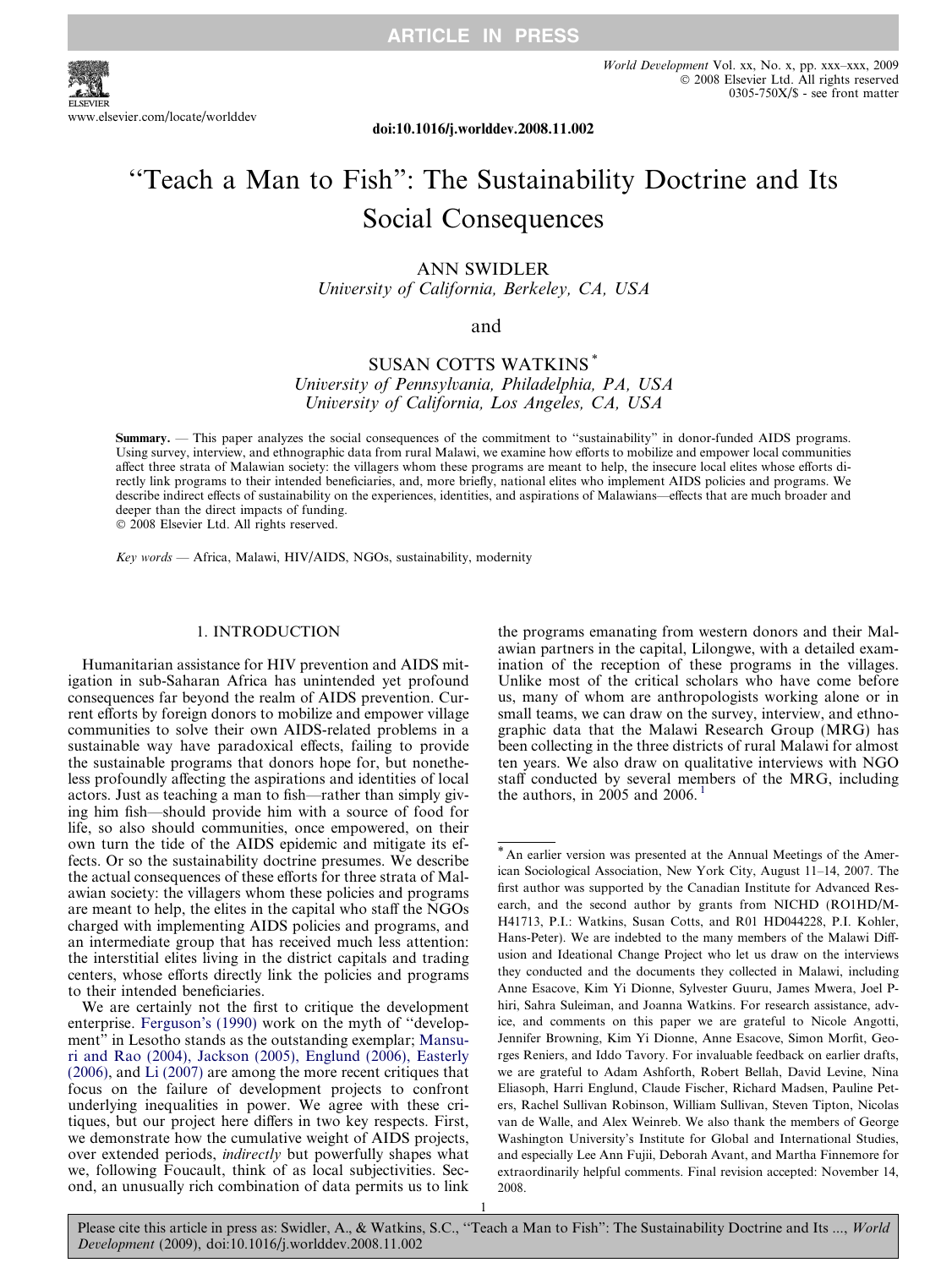In Malawi, each stratum invested the donor programs with a distinctive social imaginary. In the capital, NGO staff capable, energetic Malawian professionals—worked in partnership with international experts to devise policies and programs that, they expected, would transform backward, poor, and dependent village communities by ''offering people concrete opportunities to develop their sense of internal and external control and self-efficacy" [\(Malawi Bridge Project, 2004](#page-13-0)). The villagers were no less busy, engaging in a variety of contingent and opportunistic strategies to make ends meet: subsistence farming, growing crops for sale, petty trading such as selling tomatoes in the market or making mats from palm fronds, and sometimes migrating for temporary work. They sought basic income security, so that they would no longer have to seek hither and yon for the resources to sustain their families. The third group, the interstitial elites—those still based in villages or small trading centers, but with enough education and gumption to nurse the hope of finding a job in the formal sector rather than fishing or farming—hoped that they might be able to parlay their years of volunteering with NGOs into a salaried position that would confirm their status among the educated and urban rather than the backward and rural.

Those who are supposed to be the most empowered by sustainable projects, the villagers and the interstitial elites, learned lessons from these projects that undermined the projects' manifest purposes. Rather than developing ''their sense of internal and external control and self-efficacy," donors' insistence that CBO [Community-Based Organization] projects be sustainable without further outside aid created a capricious, irrationalizing environment that reinforced a contingent, opportunistic orientation among recipients. In essence, the donors encouraged hunting and gathering in a terrain of AIDS NGO projects ([Bird-David, 1983, 1990\)](#page-13-0).

We begin by first briefly summarizing the theoretical and empirical work that has influenced our approach and by describing our data. We then turn to explicating the key elements of the global ideology of sustainability. Finally, we demonstrate how sustainability is practiced and examine its effects. We find little evidence of sustained or even potentially sustainable community mobilization in the villages; however, we do find that these programs sustain the fortunes of the national elites and the dreams of the aspiring elites in practical as well as theoretically interesting ways. Although our data refer to humanitarian assistance to combat the AIDS epidemic, our results are likely to be generalizable to other efforts to ''teach a man to fish."

#### (a) Background

A large academic literature interprets successive fashions in foreign aid (e.g., [Clark, 1991; Lancaster, 2006; Mohan & Stok](#page-13-0)[ke, 2000; Mosse & Lewis, 2005; Smillie, 2001](#page-13-0)). Another evaluates the expected effects of foreign aid strategies and typically documents failures either at the global level using statistical data (e.g., [Easterly, 2006; Stiglitz, 2002](#page-13-0)) or at the local level through case studies (e.g., [Bebbington, 2005; Igoe & Kelsall,](#page-12-0) [2005\)](#page-12-0). Descriptions and analyses of the unexpected social effects of foreign aid, however, are rarer (for exceptions, see [Cooper, 1998; Englund, 2006; Justice, 1986; Li, 2007](#page-13-0)).

We draw on several bodies of theory that are not often brought together in the existing literature on foreign aid. Theories of the new institutionalism, especially those that focus on cultural rules that constitute new realities ([Finnemore, 1996;](#page-13-0) [Frank & Meyer, 2002; Jepperson & Meyer, 2000; Meyer,](#page-13-0) [1983, 1987, 1990\)](#page-13-0), led us to look for effects of funding strategies

beyond those directly intended by donors. So, for example, when Home-Based Care becomes an official activity of CBOs that have to be registered with the National AIDS Commission, it may alter the meaning of village practices for caring for the sick or orphans [\(DiMaggio & Powell, 1983; Meyer &](#page-13-0) [Rowan, 1977;](#page-13-0) for related arguments see [Marsland, 2006; Ngu](#page-13-0)[yen, 2004\)](#page-13-0). Institutional theory also focuses attention on the ''hidden curriculum" of the AIDS enterprise—not what it teaches through explicit didactic efforts to disseminate information or values, but what its institutional rules and practices enact as new realities on the ground [\(Dreeben, 1968; Englund,](#page-13-0) [2006; Garland, 1999; Thomas, 1994](#page-13-0); see also [Heimer, 2007](#page-13-0)). We have also been influenced by the Foucault-inspired literature on new kinds of subjects/human possibilities (cf. [Foucault,](#page-13-0) [1983, 1988\)](#page-13-0) that are both imagined and enacted through the interactions of organizations with their clients and potential beneficiaries. Much of the Foucauldian literature focuses on institutionalized categories that require new identities and forms of subjectivity [\(Nguyen, 2004, 2005](#page-14-0)). We are struck by how much NGOs influence not only those who directly become beneficiaries or employees, but also those whose imaginations the NGOs beguile. A third important literature is that on the principal-agent problem, which suggests how difficult it is for organizations to control processes at a distance, to monitor and evaluate what their the agents on the ground are actually doing ([Abraham & Plateau, 2004; Adams, 1996; Erikson &](#page-12-0) [Bearman, 2005; Gauri & Vawda, 2003\)](#page-12-0).

#### (b) Data

Rather than following a particular project (see, e.g., [Born](#page-13-0)[stein, 2003; Campbell, 2003; Englund, 2006; Igoe & Kelsall,](#page-13-0) [2005; Mosse, 2005](#page-13-0)), our approach is geographically based, focusing on three rural districts in Malawi, in the Southern, Central and Northern regions. This allows us to see the cumulative effects of multiple projects to understand how they influence not only the intended beneficiaries but also the wider society. We focus on these three districts because we know them well, both through time spent there and through the remarkably rich data collected since 1997 by members of the Malawi Research Group (MRG).<sup>2</sup>

Our interest in the ideology of sustainability was stimulated by the many months we spent in the rural trading centers while participating in MRG fieldwork. The inexpensive motels that accommodated us also often accommodated a succession of training workshops, thus providing us with opportunities to chat with trainers and with the eager volunteers being trained to mobilize their communities to combat AIDS. We were fascinated and puzzled when trainees from a youth group told us, for example, that they had learned ''decision making" or, as one young man earnestly explained, that semen and urine both came from the penis.

These experiences led to new data collection for this paper. In a pilot project in 2005, we tried to establish how many youth clubs were active in the MRG southern site, where we happened to be staying. Almost invariably, if we talked with the school headmaster we were told that the club was active, but if we talked with others we found that there had been an AIDS youth club, but it existed only briefly, having become defunct when, after training a few peer educators at a workshop, the NGO failed to provide promised resources and members became ''disillusioned" and drifted away in search of more rewarding activities.

In the 2006 round of the MRG's longitudinal survey, we included questions on the activities of CBOs in respondents' villages and supplemented these with qualitative interviews with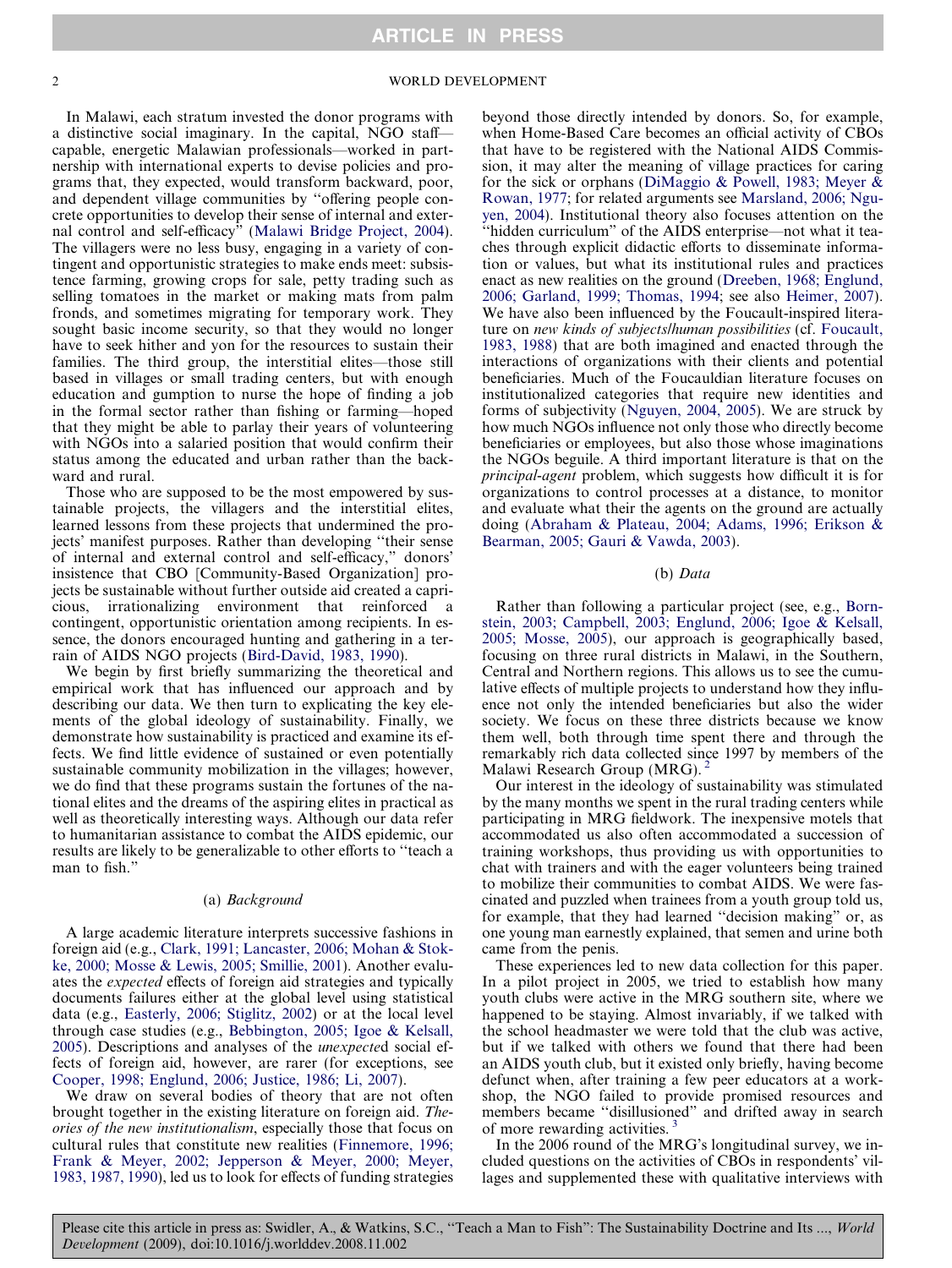# ''TEACH A MAN TO FISH": THE SUSTAINABILITY DOCTRINE AND ITS SOCIAL CONSEQUENCES 3

villagers and NGO staff. We found little evidence of sustained or sustainable community mobilization but much to suggest the powerful if unanticipated social effects of donor commitment to the ideology of sustainability.

#### 2. THE DOCTRINE OF SUSTAINABILITY

To make sense of the paradoxical effects of AIDS funding, we first examine the principle of ''sustainability" and its underlying ideals. The term ''sustainable development" originated in the search for ecologically sustainable forms of economic development.

But the ideal of sustainability has increasingly become a conscious policy of donors in a more comprehensive sense: donors seek projects that (donors believe) recipients will be able and willing to sustain after the donor—and the donor's funding—departs. <sup>5</sup>

#### (a) Sustainability as an ideal

In the AIDS world, sustainability is a kind of mantra, even when it is manifestly unrealistic (see [Kremer & Miguel, 2007\)](#page-13-0).

A flavor of this doctrine can be found in World Vision's description of its local Area Development Programs or ADPs. Each description of a local ADP, whether in Malawi, Zambia, or Tanzania, ends with an invocation of the community's participatory governance, and hopes for its eventual autonomy. The following is from Chata, one of the ADPs in Malawi:

#### Sustainable development

World Vision and the people of Chata envisage that by 2010 the community's capacity to access resources for ongoing development will be at a level that no longer requires World Vision assistance. We will keep you updated on their progress. (25 August 2005; accessed 3/20/2007: [http://www.worldvision.org.nz/wherewework/profiles/p\\_Malawi\\_Chata.](http://www.worldvision.org.nz/wherewework/profiles/p_Malawi_Chata.asp) [asp\)](http://www.worldvision.org.nz/wherewework/profiles/p_Malawi_Chata.asp).

A report on a World Vision ADP in Zambia expresses an identical sentiment: the community plans to establish a trust, which ''will facilitate development activities in Nakonde after World Vision has left the area" (August 25, 2005 [accessed 3/ 20/2007] [http://www.worldvision.org.nz/wherewework/pro](http://www.worldvision.org.nz/wherewework/profiles/p_Zambia_Nakonde.asp)[files/p\\_Zambia\\_Nakonde.asp](http://www.worldvision.org.nz/wherewework/profiles/p_Zambia_Nakonde.asp)). Even where the term sustainability never appears, its underlying logic is evident in donors' funding priorities. Thus, for example, [Englund,](#page-13-0) [2006, pp. 99–122](#page-13-0) describes how the major human rights organization in Malawi refused to provide material help or concrete benefits, which are dismissed as creating ''dependency." Instead, donors insist on providing education and training, so that people will know what their rights are and what kinds of ''freedom" they should aspire to. Even more succinct was the national executive director of a faith-based youth organization in Malawi, who said of HIV/AIDS, ''If a person is self-reliant then the chances of getting the disease is low" (Interview by A. Esacove and J. Watkins, 2006).

The sustainability doctrine incorporates a set of ideals about the way the world should work that derives from participatory approaches to foreign aid, which have been in fashion for several decades (see [Mansuri & Rao, 2004\)](#page-13-0). One ideal is local "ownership": the project should "belong to" the local community (sometimes the local ''stakeholders" ([Campbell, 2003\)](#page-13-0), both in the sense that it should arise of their needs and interests, rather than those of the donors, and that the locals should take responsibility for it. The ''local community" is understood as having consensual needs and interests, expressed in democratically chosen leadership.

Related to the ideal of local ''ownership" is an insistence on local community buy-in. The community should show its commitment by contributing some of the resources.

Community mobilization ideologies invoke basic assumptions about the virtues of community participation ([Stiefel & Wolfe,](#page-14-0) [1994](#page-14-0)). One assumption is that communities have better information about what they need than do national or international technocrats ([Bratton, 1989; Fisher, 1997; Kelsall,](#page-13-0) [2001; Mansuri & Rao, 2004; Webb, 2004\)](#page-13-0). Second, local communities are presumed to draw on local social capital, so that the NGO can harness the ''generalized reciprocity" of village life to provide Home-Based Care for the ill and dying, to care for Orphans and Vulnerable Children, or to create youth groups to teach AIDS-prevention to other young people.

The doctrine of sustainability adds to these participatory approaches a profoundly moral invocation to the poor: that they should become *self-reliant*, mobilizing their own energies and resources to solve their own problems. This is the essence of ''teaching a man to fish." What does this mean in practice? That the goal is to fund only projects that will be sustained after the donor's funding ceases. Donors' views of what might make a program or activity sustainable vary. Activities might be sustainable because they generate their own revenues, as micro-lending projects are expected to do; because they can attract new donors who will keep the project going after the initial seed money runs out; or because, like ''teaching a man to fish," they provide something self-renewing, that once transmitted will sustain itself without further donor inputs.

In the donor imaginary, sustainable projects will lead to profound social transformation by imbuing the members of democratic and self-reliant communities with a ''rational, planned sense of personal and social responsibility associated with the virtues of modernity" <sup>8</sup> and empowering them to take control of their own futures. The key contrast is thus between ''sustainability," with its connotation of autonomy, self-reliance, and rationality, and ''dependence," with its taint of helplessness, passivity, and irresponsibility.

#### (b) What can be funded ''sustainably"?

Only a few of the many things local people might want, or donors might wish to fund, meet the criteria of an idealized sustainability.

## (i) Training and the ''Workshop Mentality"

In Malawi as elsewhere Sub-Saharan Africa, the supply of ''training" has created a huge demand. In an incisive analysis of family planning programs in Nigeria, Daniel Jordan [Smith](#page-14-0) [\(2003\)](#page-14-0) has described the ''workshop mentality," arguing that training and workshops provide the ideal intersection of donor and recipient interests. Donors can believe they are doing something self-renewing by providing training, while workshop facilitators can build their patronage ties by providing access to the per diems, travel allowances, and opportunities for networking that workshops provide. But we argue that the predominance of ''training" as a core donor-sponsored activity also arises from the constraints of the sustainability doctrine. If donors are supposed to help, but without funding substantive programs that could breed dependency, then training and workshops are the ideal donor-funded activity: experts will teach people skills, or better yet teach them to teach skills, which will provide all with the capacity to provide for their own needs.

#### (ii) Reliance on volunteers

A second way donors try to make their interventions in local communities ''sustainable" is to rely on volunteer labor, both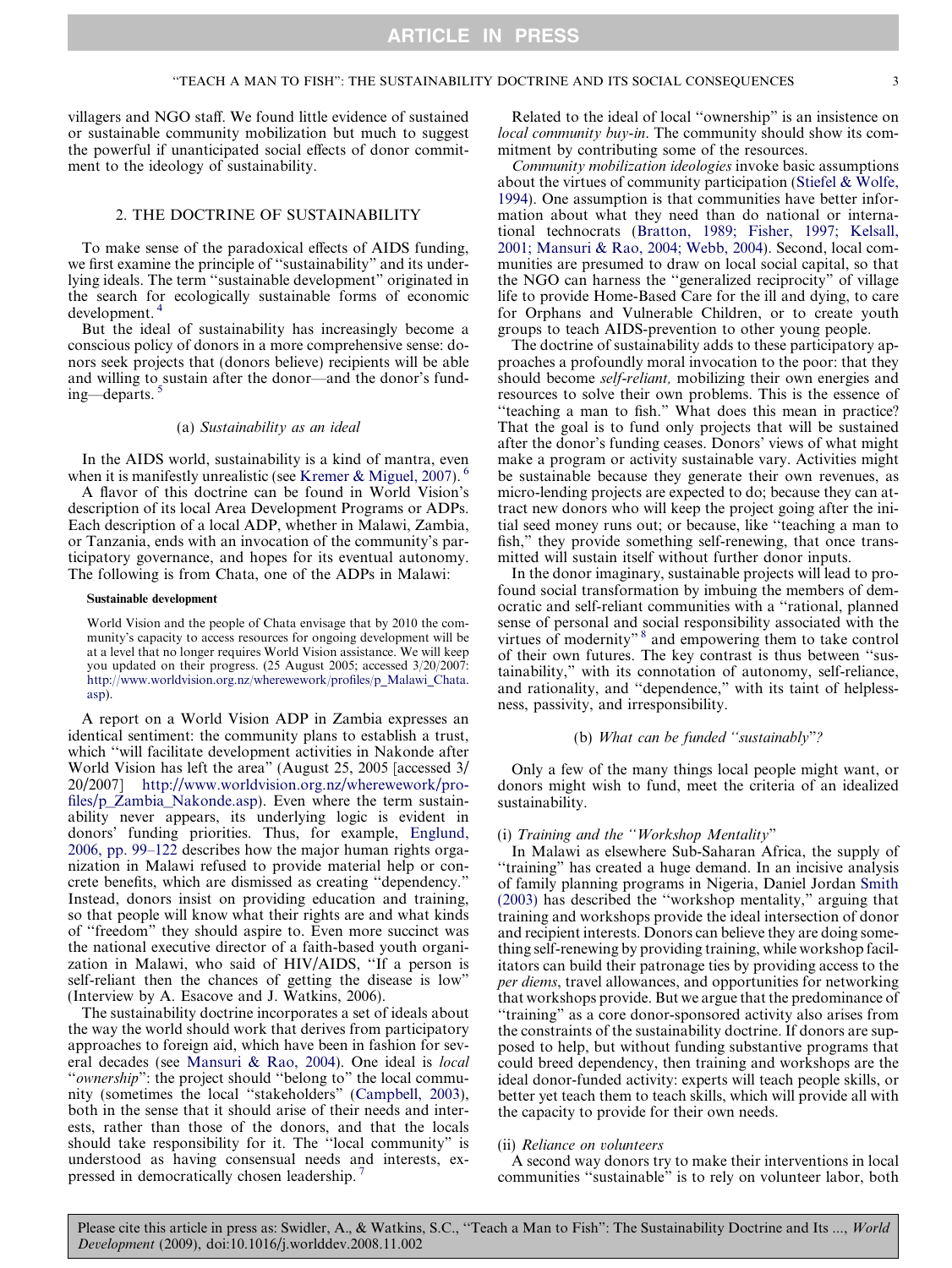from local communities and from the interstitial elites. The expectation that these villagers and small-town-based participants—and only they, not the elites in the capital—contribute their labor for free may strike outsiders as strange; where else but in the impoverished Third World would anyone expect people to work without pay? Relying on volunteers is, of course, most obviously a way to save money. But even if turnover among volunteers and the continual need for new training make volunteers as costly as paid staff, the donors' belief that they can rely on volunteers makes their projects qualify on paper as sustainable. The donors provide start-up funds to organize people and train them, but then the volunteers will carry on the good work—distributing family planning in Kenya ([Kaler & Watkins, 2001\)](#page-13-0), providing home-based care for the sick, serving as youth peer-educators, or caring for orphans.

Thus, money can be spent on training and workshops to help people learn how to care for or educate others, but aside from the elites who plan how the donor project is to be implemented and those fortunate enough to become "trainers" or ''trainers of trainers," no one need be paid.

#### (iii) Income-generating projects

When resources other than those associated with training are provided to community-based organizations, these are typically for income-generating projects that are to make the project sustainable without further input from the donors.

#### 3. THE SOCIAL CONSEQUENCES OF SUSTAINABILTY

Here, we examine how the doctrine of sustainability works in practice by documenting its direct and indirect effects on the three strata of Malawian society. Direct effects are everything from being a recipient of resources or training to being a volunteer, staff member or executive of an implementing organization. The indirect effects of sustainability are changes in the experiences, identities, and aspirations of Malawians more generally—changes that are, we argue, much broader and deeper than the direct effects of funding.

#### (a) Villagers

In a country where *per capita* income is approximately US\$170 (about 25,000 kwacha) per year (and less in the rural areas), the newspapers regularly announce donations to the cause of AIDS prevention and mitigation: ''Canada grants K700 million for HIV/Aids" ([Nyoni, 2002\)](#page-14-0), ''UNFPA, BLM Launch K437.5m Youth Project" ([Times Reporter, 2006](#page-14-0)); ''MSF assists orphans with items worth K130,000" [\(Phalula,](#page-14-0) [2000\)](#page-14-0), ''Bush pledges \$500m... to help fight HIV/Aids" ([Reu](#page-14-0)[ters., 2002](#page-14-0)); ''GAIA launches K42.6m project for orphans, Aids projects" [\(Somanje, 2008\)](#page-14-0).<sup>11</sup> Many rural villagers have access to these announcements through newspapers and radio, but they can also see signs of donor wealth in the  $4 \times 4$ 's with NGO logos zipping along the roads, or stories of a friend of a friend who got 825 kwacha/day at a three-day NGO workshop. The donors have fantasies about community mobilization, volunteerism, democracy, empowerment, and sustainability—but those in the village have their own fantasies. We begin by asking what villagers want from donors, then describe the procedures villagers have to follow to seek funding, and then the outcomes of their requests.

Villagers have long lived in an insecure world. Despite years of foreign aid and technical advisors, the main economic resource for subsistence and cash in the rural areas is agriculture (there is virtually no formal labor market in rural Malawi).

But rainfall is capricious, as are government subsidies of fertilizer for the depleted land and international prices for cash crops. Economic insecurity trumps AIDS, as shown in a national survey in several countries of sub-Saharan that asked respondents to name the most pressing problems that their governments should address: 24% in Botswana mentioned AIDS, 10% in South Africa and Namibia, but only 2% in Malawi ([Whiteside](#page-14-0) et al., 2004; see also [de Waal, 2006](#page-13-0))—this despite the fact that Malawi has the 8th highest HIV prevalence in the world, that 65% of Malawians report having relatives and neighbors who have died of AIDS, and that many Malaw-ians expect that they are either now HIV positive or will be in the future [\(Anglewicz, 2007](#page-12-0)).<sup>12</sup>

A moving example of worries about ''materiality" comes from a conversation in a women's group. This group is just what donors have in mind when they talk about communities solving their own problems: it was formed spontaneously, and has never applied for or received donor funding (although Save the Children did give one of the women some soccer balls for the children in her village). This particular meeting occurred in the ''hunger season," the months when food stocks are low; the report came from one of the members in written form.  $13$ 

On the 15th November, it was the meeting day for the Vutitsani women club where I am treasurer, and we normally meet at my house. At 2:00 p.m as usual my fellow women came for our meeting and the topic that we had on that day was about hunger and business.... The one who proposed that topic was Mrs. Nchinga.... She is now single and she usually sells the firewood to help her for anything which she needs in her life. Now the time has changed. It is now the time of hunger because many people have no food. Many people are buying some maize and the problem is that food is now expensive because they have seen that many people are lacking food. Since we have no farms, estates, and companies for people to work, many people especially women are depending on selling the firewood. Since there are many people who are selling the firewood for buying food, the business is not going on well because people are selling their firewood at a low price. What they need is to sell enough so that they should manage to buy food for that day. If one is misfortunate it happens that you can stay at the market for three days without selling your firewood and because of that, things are becoming tough and worse. What can a person do in order to save his/her life there?

Points were coming out from other women who were there. One of the women who answered first was our chairman Miss Everson. She answered that she thinks that it is better to change the business and try another one because if she just stick on that business which she is failing to sell or win then she can die of hunger. But Miss Chaweya answered that there is no other business which can help a person in these days, firewood was good because it does not need any capital but all other business needs a capital to start with therefore it is better to have a [sexual] partner who can be helping you during the time that you have nothing at your house. But Miss Danken answered, she said that Miss Chaweya was cheating [deceiving, fooling] her friends. These days are very dangerous. They are not the days which one can depend on having a sexual partner because of the Aids disease [Alice 031005].

How then do NGOs try to meet the needs of rural Malawians, including those, like the women above, who are threatened by AIDS?

#### (i) Funding sustainable community-based organizations

Much of the donor funding for AIDS is channeled through the National AIDS Commission (NAC). <sup>14</sup> Malawi, along with Zambia and Uganda, is among the privileged countries to have received more than \$200 million in the first five rounds of Global Fund grants, including \$35,000,000US in 2004, and \$22,880,000 July–September 2005 from the Global Fund and a set of large bilateral donors [\(NAC, 2005a; Weinreb, 2006, p. 5,](#page-14-0) [vi\)](#page-14-0). Much of this funding is for national-level efforts, especially the provision of HIV testing and antiretroviral therapy, but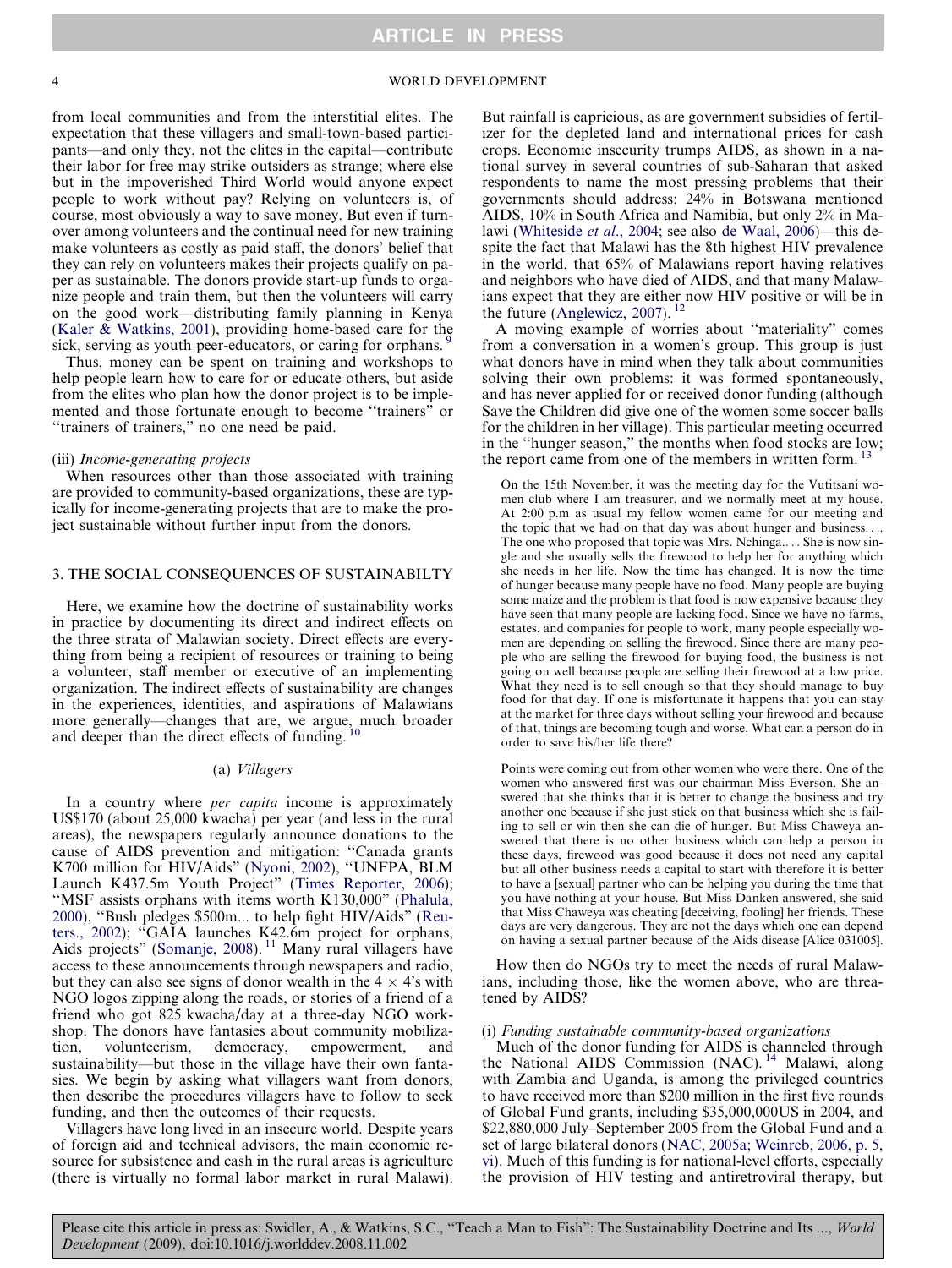also condom purchase and distribution, and posters and radio programs encouraging abstinence and faithfulness.<sup>15</sup>

NAC set aside \$10 million for community mobilization and empowerment, primarily in the areas of HIV prevention and AIDS mitigation. The guiding assumption was that the funds would enable existing but struggling community groups to better care for the orphans and the chronically ill, as well as to conduct prevention activities. In the event, and not surprisingly, the call for proposals stimulated the formation of new CBOs. The community mobilization project also funded five Malawi branches of international non-governmental organizations (such as World Vision and Save the Children) that had offices in the local districts; the district-level offices of these Umbrella Organizations were to play a role in reviewing pro-<br>posals and in monitoring and evaluating the funded CBOs.<sup>16</sup>

Below, we examine not only the direct consequences of the process through which CBOs are funded, but also the effects of the doctrine of sustainability on the resources people can access and the procedures they must follow to do so. Guided by institutional theory, we also looked for evidence that the procedures NAC stipulated taught a hidden curriculum—what villagers learnt indirectly from the new realities NAC's institutional rules and practices enacted.

We can get a broad overview of NAC's grant-making by looking at the NAC Project Tracking Data Base (n.d. [2007]). <sup>17</sup> From March 2004 to June 2007, NAC recorded contacts with 1248 CBOs, Faith-Based Organizations, NGOs, and Private and Public Sector Organizations, of which some 800 had applied for funding.<sup>18</sup> Applications from CBOs in each district went to the district-level offices of the Umbrella Organizations for review.

In 2006, we investigated how the proposals from CBOs for NAC funding were produced in the two districts that are part of the MRG's research areas: Mchinji in the central region, which had 51 AIDS CBOs funded by June 2006, with 200 approved but waiting for funding,  $\frac{19}{2}$  and Balaka in the southern region, which by June 2006 had 37 funded [\(Save the Children,](#page-14-0) [2006](#page-14-0)). For Balaka we also have a data set compiled by Kim Yi Dionne in 2006 recording details on 180 CBO proposals submitted to the local Umbrella Organization, Save the Children, including the 37 that were funded, almost 100 rejected proposals, and 44 waiting for review. We also interviewed district and national officials,  $2<sup>0</sup>$  and we supplement these data with interviews with CBO committee members and village residents conducted by the MRG survey supervisors (university graduates) and interviewers (secondary school graduates from the district).  $21$ 

On paper, NAC's procedures for distributing money to local groups fit perfectly with donor ideals of community mobilization and empowerment. Existing community-based organizations are to decide themselves how NAC resources could help them implement their AIDS-related activities in a way that will be sustainable and then write a proposal. There are details, however, which in the world of Lilongwe are reasonable, but which turn out to be more problematic in the villages. For example, the CBO needs to provide evidence that it already exists (a bank account, a site visit by Umbrella Organization representatives); the members of the CBO are to be elected democratically by the village members; the proposal should follow a standard format (aims, target groups, budget, and work plan); and the proposal needs to be in English. Significantly, because of NAC's commitment to the doctrine of sustainability, resources could be requested only for a limited number of activities: training (primarily in home-based care or in mobilizing village youth for prevention activities) and seed money for income generating projects to support the committee's activities in the future. The proposals were submitted to the local Umbrella Organization for review by the District Assembly (with the guidance and staff support of the Umbrella Organization), and ultimately, reviewed by NAC, which made the final funding decision.

The actual process was a fascinating demonstration of community ingenuity. First, if there were no existing CBO, which was often the case, one could be formed in response to the NAC offer of resources. The opportunity was too important to be left to village democracy; typically a village notable—often the chief, sometimes a village influential who had contacts in the District Assembly or with the local Umbrella Organization—formed a committee.

Since proposal writing is not a familiar village activity, nor are most villagers able to read and write in English, the committee usually included the few village elites (e.g., a schoolteacher and a businessman with extra-local connections). Other villagers may have ratified the choice at a village meeting, but our impression is that this did not happen often, or if it did, ratification was pro forma, as it generally is for other committees mandated by the government ([Paz Soldan,](#page-14-0) [2003](#page-14-0)). If an existing or a newly formed committee did not have a bank account, they scrambled to open one, either with a contribution from a wealthy patron or by engaging in enough agricultural piece-work to satisfy the requirement.

The Umbrella Organizations reviewing the proposals quickly discovered that even a committee of village influentials did not know how to write a proper proposal. A review of rejected CBO proposals and the rationales for rejecting them from the office of Save the Children, the Umbrella Organization in Balaka, shows that the most common comment was some version of ''Need to be enlightened on proposal writing" or ''The group has to be assisted in developing a good proposal." There are also many comments about the need for a ''clear work plan," that the proposal was ''not in line with the National Strategic Framework," or other application formalities. Despite the assumption that local communities knew best what they needed, there was substantial slippage between what was initially requested and what could be approved. Proposals that requested support for activities that were not considered by NAC to be AIDS-related were rejected, as were proposals that were deemed to ask for real resources; ''No hand outs relief without means of sustainability" (noted in rejecting a proposal).

The actual proposals are poignant in their detailed aspirations. One [Tiyende Home-Based Care], handwritten in pen on lined paper, under ''Metho[do]logy and Plan" says ''project will be better and fine in twelve  $\langle 12 \rangle$  months time. We will have seminar to gain more knowledge before the project take place." It requests funding to train 21 volunteers, 3 facilitators, and 4 ''trustees" [possibly ''well wishers" who contributed to get the CBO's bank account established] in ''business management and CBO management," with 500 kwacha (about \$4.00) a day for the volunteers and trustees, money for two sodas and two buns a day per person, and ''stationery," including a pen and two notebooks for each participant, flip chart paper, and a roll of cellophane tape. The applicants carefully follow the outline they have been given, but supply their own interpretations. For example, under the heading ''What Are the Coping Mechanisms of <PLWA> and Their Families," a proposal elaborated that if ''a wife or a husband has got no real love, she or he starts to chase [away] his or her husband" and that ''People with HIV/AIDS get worried because it is a killer disease." The committee members plan to help people with AIDS by ''drawing water for them," ''firewood collection," and offering advice and entertainment.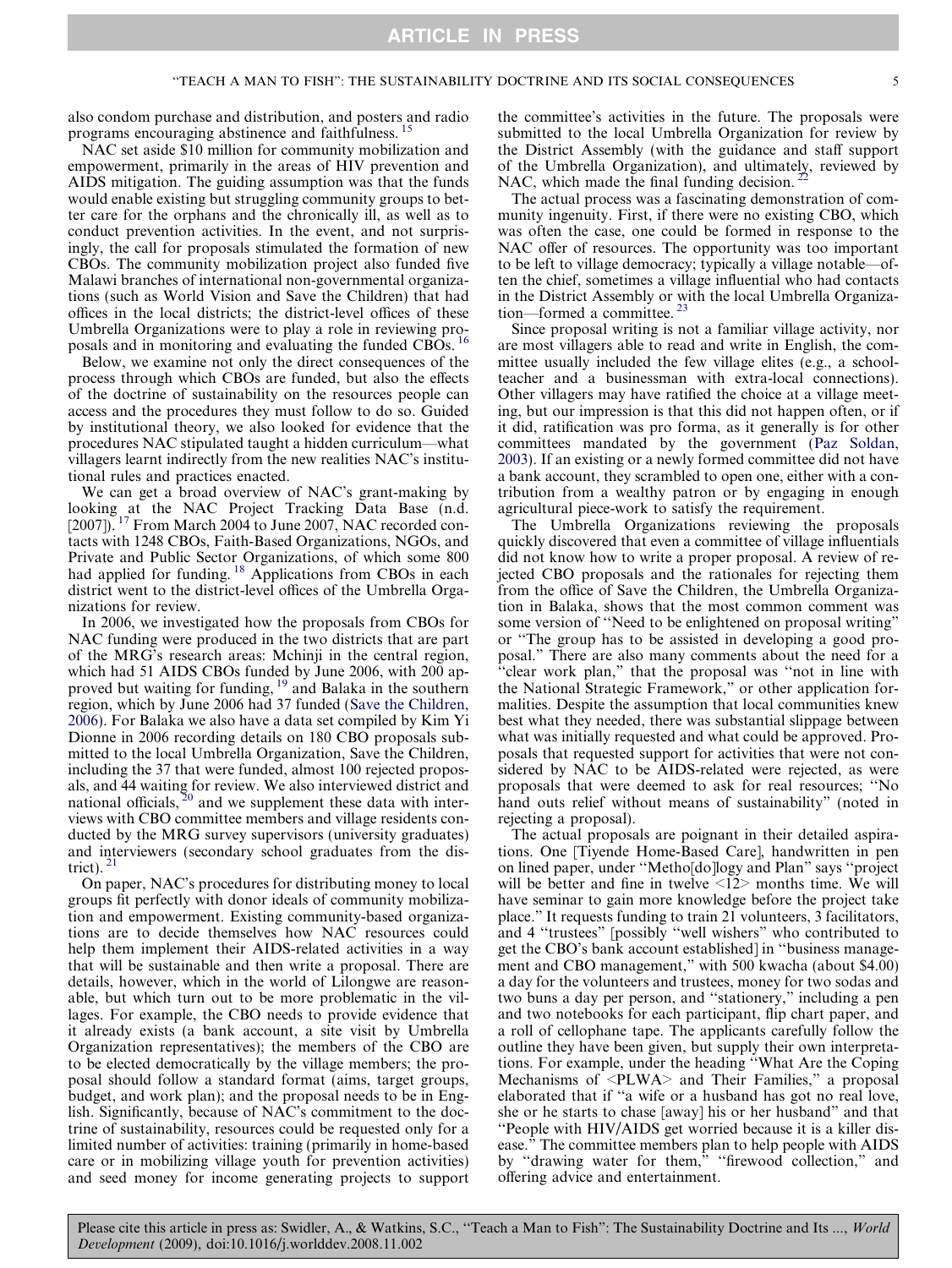Once the committee members learned the limits of what could be requested for income-generating projects, they scaled down their aspirations: funds were requested to buy and raise chickens, so the eggs could be sold for money to help the elderly and disabled, those living with AIDS, and the youth, or eight treadle pumps were requested for a youth group to irrigate crops that would be sold to support their drama group in distributing HIV prevention messages. The authors dutifully list items under the heading "Project Sustainability," and ''What Will Be Done If Project Has Stopped," though their ideas here seem mainly wistful. One proposal said, ''We will continue informing communities about our economic status"; "There must be transparency and accountability"; and ''There should be unity amongst people and our group." Despite these efforts, however, this aspiring home-based care group, like most others, had its proposal turned down.

Once they submitted their proposal, the CBO committees waited for the resources to come. Eventually, a handful of CBOs received word that their proposals had been funded. These were usually larger CBOs that had previously received support from other donors. Then, there was another wait for the money to be disbursed. The call for proposals was issued in 2003; the first money to be distributed to organizations (including large NGOs and INGOs) was announced in a press release on December 1, 2004 [\(National AIDS Commission,](#page-14-0) [2004\)](#page-14-0). Even then, NAC distributed the funds in tranches, such that one tranche had to be accounted for (in the proper form) before another was disbursed. Moreover, even when the accounting was approved, if NAC's budget was tight, subsequent disbursements were delayed. And then, if somewhere in the process there was failure in reporting or managing funds, the whole grants process could be suspended, as happened in several districts in early 2007, due to ''mismanagement of funds."<sup>24</sup>

While the \$10 million that NAC allocated to community mobilization is a substantial sum—and must have seemed fantastically vast to those villagers who knew how much donors were spending on AIDS—the resources given to any single CBO were small. In Mchinji, the MRG district in the central region, a total of 31 CBO proposals had been approved as of June 30, 2005 [\(NAC \[National AIDS Commission\],](#page-14-0) [2005b\)](#page-14-0), and only five in the smaller administrative area where we did our survey—all of them proposing to work in several villages—for an average of approximately US\$10,000.<sup>25</sup>

Some of the money went for the chickens or goats or treadle pumps, but typically the largest budget item was for a training workshop, usually attended by two or three members of a CBO who were then expected to return and train the other members of the CBO. Participation was prized, for it came with per diems to cover transport and at least one meal. The per diems were in the range of US\$4.00–US\$8.00, large enough so that participants could return home with money in their pockets (interview with a youth representative to the Mchinji District AIDS Coordinating Committee, Mchinji, 2006).

With such limited and erratic resources, it is not surprising that we found little persuasive evidence of sustained CBO activity in the villages. Since we had learned from the 2005 pilot study of youth groups that it was necessary to talk not only with members of the CBO committee but also with village residents who were not members, during the 2006 MRG survey round we asked the six survey supervisors and some of the 45 interviewers who were in the field in Mchinji to take advantage of the endless waiting characteristic of field work to chat with people they met and ask about any CBOs in their village involved in HIV prevention or AIDS mitigation (e.g., homebased care of the sick or orphans). This produced 500 informal interviews scattered across 57 villages.

The most striking result was that in 38 of the 57 villages in which the informal interviews were conducted, multiple respondents in the same village disagreed as to whether there were any CBOs in their village [\(Browning, 2006\)](#page-13-0). These results were replicated in the survey data, where respondents were distributed across all 69 villages in the MRG sample in Michinji. Survey respondents were asked ''Outside of churches and family, is there any group in your village that is assisting orphans?" Here again, in the vast majority of villages (58 of the 69), villagers disagreed about whether a CBO existed. In only four villages did 100% of the survey respondents agree that there was an orphan group, and in another six villages a clear majority (70% or more) said there was an orphan group. In one village, 100% of the respondents said there was no such group. The results were similarly mixed for the home-based care groups. We conclude that in the majority of villages there were no currently active CBOs. Since the villages are small and residents are keenly interested in who gets resources from the outside and who does not, it is highly unlikely that residents were unaware of *active* community groups (interview with a youth member of the District AIDS Coordinating Committee, Mchinji, 2007). The likely reason for the contradictions in the data is that various AIDS groups had been formed but had not been sustained. A similar question on groups assisting with home-based care gives the impression that there were even fewer of those groups than orphan groups, and in response to a question about groups assisting with economic development, a clear majority of almost every village said there was no such group. The results were similar in the other two MRG survey sites.

The systematic survey data and the informal interviews show that whatever any individual CBO did or did not do and whether or not any CBO was funded by NAC, few ''communities" had been mobilized, and that many, perhaps most, CBO activities were not sustained (see also [Peters, Walker,](#page-14-0) [& Kambewa, 2008, pp. 22–24](#page-14-0)). <sup>26</sup>

Given the meagerness and the types of resources provided under the doctrine of sustainability, this conclusion should not be surprising.

#### (ii) Sustainability and the creation of ''modern" subjects

Although the Global Fund resources channeled through NAC do not appear to have generated sustainable community mobilization, this is not to say that these efforts had no lasting consequences. Villagers learned a great deal as they used their ingenuity to satisfy the expectations of donors while pursuing their own agendas and using donor resources in ways that made sense to them.

Members of the CBO committees who responded to the call for proposals (and perhaps those with whom they talked) learned that donor resources came with conditions. To access the funds, they had to jump through very specific hoops, such as organizing a gender-balanced committee to ''represent" the community; if funded, they had to fill out quarterly reports for ''monitoring and evaluation." They also learned that even though they might be village elites, they were not competent to write a proposal; they had to identify someone who could write in English and knew the jargon of community mobilization or both. <sup>27</sup> As [Mansuri and Rao \(2004, p. 23\)](#page-13-0) conclude in a review of the literature on ''participatory development," often ''elites are the only ones who can communicate with outsiders, read project documents, keep accounts and records, and write proposals." Nor could they get the resources in the form they might want, such as food to sustain them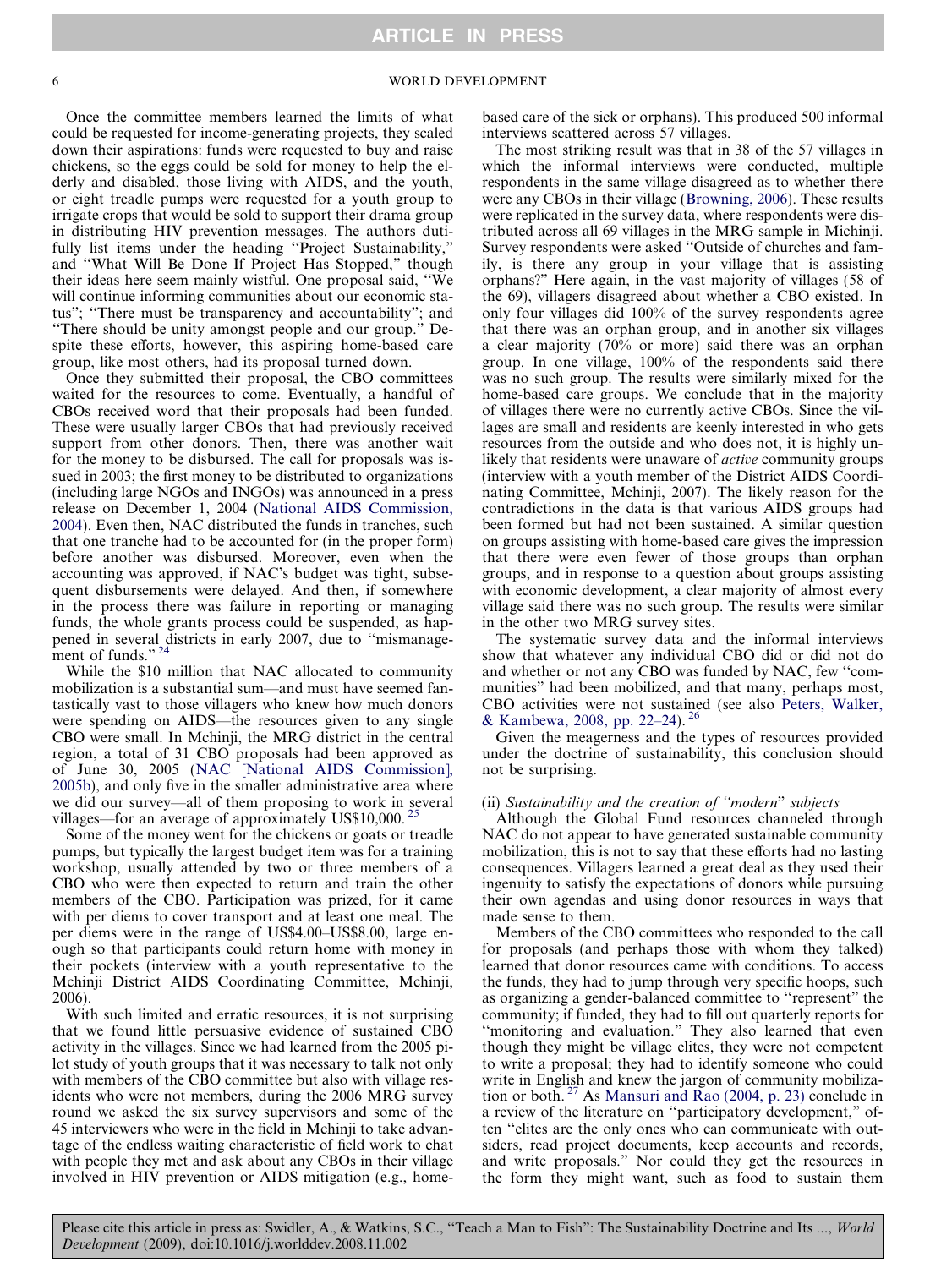through the hunger period or micro-credit to support entrepreneurial activities that might be more successful than selling firewood.

Second, committee members learned that as villagers they were not worth being paid: they were expected to work as volunteers. But being a volunteer when others are paid is considered by many to be foolish. The Chairman of a village health committee—composed of volunteers—in Mphepho Village told an interviewer, ''The people at the hospital have money for these things and they do not think about us. They told us at the beginning that the assistance to set up these village committees in the rural areas came from Canada. We receive no money [therefore] many people mock us that we are just working for the hospital and they do not take us serious."

And even the groups that actually had been struggling to care for orphans and the sick found that the material resources that were on offer were quite limited. It is unclear whether the policy-makers at NAC actually thought that the meager resources provided were sufficient to sustain the CBO activities indefinitely; it seems unlikely, however, that those who knew anything about the struggles of poor villagers to support their families could believe this.

For those villagers who were not on the CBO committee but had heard about it, the lessons learned were also multiple. They learned that there are sometimes resources out there for those who know how to access them. Villagers also observed that, as in the past, village elites dominate the process, thus contributing to envy and mistrust. This was especially the case where the chief, who is expected to redistribute resources that come to the village ([Collier,](#page-13-0) [2004](#page-13-0)), permitted the committee to monopolize the resources or even kept them for himself. Certainly, there is the perception that this occurs: in the informal interviews in both Mchinji and Balaka, we heard complaints of ''bad chiefs" who could not or did not redistribute resources that came to the village from donors or government. One village received three cows to produce milk for orphans. But when the respondent was asked if the chief benefited more than others, he said, ''What do you expect? His children milk the cows, do you think they go without?"

There is also an important question about whether all the ''training" for which the CBOs are encouraged to apply (as opposed to the material benefits which villagers clearly very much want) really tells villagers anything they do not already know. Often, those who were ''sensitized" about the epidemic—for example, through the radio or health talks at the clinics, were told by youth groups what the MDICP survey and qualitative data show they had known at least since 1998: that AIDS is spread by sex and that it can be prevented by abstinence before marriage, faithfulness in marriage, and/ or condom use ([Watkins, 2004](#page-14-0)). Those who were taught about caring for ''Orphans and Other Vulnerable Children" and ''Home-Based Care" may have found the teachings especially ironic, given that these are ordinary family responsibilities.

We have seen, then, that the actual process of community mobilization and empowerment was far from that envisioned by the donors (see [Swidler, 2006, 2009\)](#page-14-0). Committees were mobilized, but the process was instrumental rather than democratic. Communities were not empowered to ask for what they needed, but rather limited to asking only for resources that donors deemed sustainable. We also learned, however, that neither the resources nor the projects were sustained. Bicycles broke, but no funds could be requested for repairing them; the maize crop that a youth group planned to irrigate with its treadle pumps was eaten by hippos from the nearby river, and the pumps were given away; when the small amounts of resources provided to those CBOs were spent, the projects ended.

Despite the ideal of sustainable development, which is supposed not only to improve lives but also to engender autonomy, empowerment, a sense of internal and external control—and ultimately the ability of local communities to take responsibility for their own welfare—much of what we found was an opaque, thoroughly capricious process, one which sent many messages to villagers about how disempowered they really were. It is unlikely that the trickle of funding, or even the much wider mobilization to seek funding, could have greatly altered villagers' lives. Indeed, the unpredictable resources donors sometimes provide tend to get incorporated into same ways of coping with life that villagers usually depend on.<sup>29</sup>

Just as the weather is unpredictable, the price of tobacco or cotton rises and falls, and other resources come and go, so also do the resources provided by ''sustainable" NGO projects sometimes appear and just as unpredictably depart, or, more frequently, are promised but never materialize.

This is a world a modern American consulting firm, or someone trying to pitch scripts for TV shows in Hollywood might recognize. But it is far from the coherent, modern, rational self-reliance the sustainability ideology intends to produce. Indeed, it engenders something closer to hunting and gathering, a kind of unpredictable supplement to the marginal subsistence agriculture that sustains daily life [\(Bird-David,](#page-13-0) [1983, 1990](#page-13-0)).

#### (b) Aspiring elites

We now turn to the implications of the doctrine of sustainability for a particularly interesting social stratum, those hoping to cross the boundary from unemployed villager to a salaried job. We refer to this group as ''aspiring elites" or ''interstitial elites." The difficulty of finding the right term arises because this category is genuinely ambiguous: its boundaries are fluid, and its members' status is often precarious. But this ambiguity is at the core of the experience of these aspiring elites as they struggle to escape the subsistence farming and trading of the village and to reach toward the imagined status and wealth of a job in the formal economy. This often-overlooked stratum provides many of the volunteers who populate the workshops, and even more, the social imaginary that animates NGO strategies. Understanding the situation of this group illuminates otherwise-opaque aspects of the practices that sustain the current embrace between NGOs and locals: the reliance on ''training" and on ''volunteers." Through the lens of this stratum's experience, we learn further lessons about what teaching a man to fish really imparts in practice.

The aspiring elites are secondary school graduates in a country where only a minority achieve this status; almost all can speak and write English, which also distinguishes them from most in the rural areas. Understandably, they—and their relatives, and neighbors—expect them to have a ''bright future." But the defining feature of these interstitial elites is that despite their education and their aspiration to fulfill their families' hopes and escape the agricultural labor and petty trading that define village life ([Englund, 2006, pp. 87–95](#page-13-0)), their lives are precarious. Since jobs in the formal sector are scarce, many are unemployed or inconsistently employed. By village standards, they are an educated elite; by the standards of the elites who work for NGOs in the capital, they are not sufficiently educated to be hired at a high salary to implement donor projects. These aspiring but underemployed elites are precisely the stratum most likely to become the volunteers in donor programs.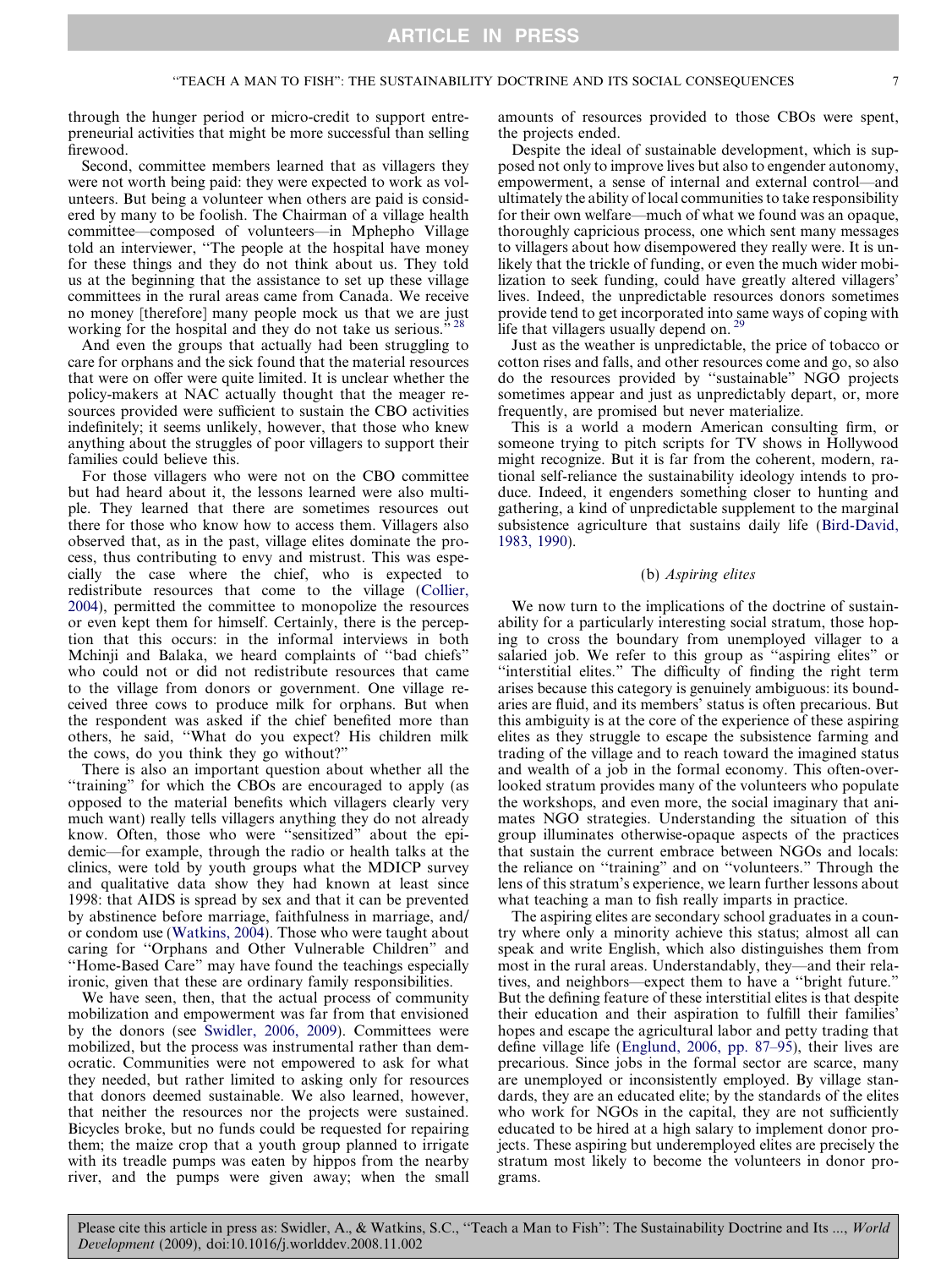AIDS programs often measure their success by the number of volunteers trained. Malawi [NAC's Quarterly Service Cover](#page-14-0)[age Report \(2006a\)](#page-14-0), for example, reported that from January to March 2006, 25,000 volunteers were trained (Table 16); in the previous quarter, the figure was 20,000. We provide two examples of what training—and volunteering—means to those who become volunteers.

Our first example is a young man, who currently appears to be on the way to achieving the goal of many youth volunteers: a sustainable career. After graduating from high school in 2002, ''I didn't go anywhere," he told us. He did, however, join a youth group: ''It was not my wish to be a volunteer. I wanted money to go to school. We have many people who have done the high school, but for a job you need more education." When we first talked with him in 2006 he had been a volunteer for four years, and was the youth representative on the District AIDS Coordinating Committee. He had also been a founder of Youth Alive, a group modeled on a program he and others had heard about in Zambia. With the help of a vehicle provided by a parish priest and fuel paid for by raising money from ''well-wishers," his group visited the Zambian group and founded their own branch, which flourished. Youth Alive eventually drew attention from a large international NGO, Family Health International, which wanted the group to help design programs for a UNICEF-funded project. But, he said, ''We found that they just wanted to use us. At the time, we had no donors so that was useful. But FHI only had money for training, so that was the end." Youth Alive is ''now gone down." When we returned in 2007, after five years of volunteering he finally had a paid job with an NGO and was hoping to save enough to get another credential.

The second example shows how donors' beliefs about sustainability conflict directly with the aspirations of volunteers. It comes from an evaluation of a [Ministry of Gender, Youth,](#page-13-0) [and Community Services \(2000\)](#page-13-0) project to train peer educators. The initiative was apparently well funded, since the introduction acknowledges the technical and financial support of an impressive list of donors, including major international NGOs and bilateral agencies. For the evaluation, monitors from the Ministry conducted focus groups with youth committee members, who identified ''weaknesses" and ''constraints" in their programs: ''Lack of individual financial gains due to the voluntary work"; ''Lack of means of transport which makes it difficult to conduct other outreach activities"; ''Lack of capital to start sustainable and reliable income generating activities"; ''Lack of stationery and other basic office facilities"; ''Lack of training"; ''Lack of IEC [information, education and communication] and recreational materials"; and ''High turnover." Despite these plaints from the young volunteers, the monitors make only two recommendations that involve resources: (1) to provide IEC and recreational materials, and (2) training. There is—not surprisingly—no mention of the youths' wish to be paid something, nor do the monitors recommend resources for IGAs. Rather, ''Youth clubs should be encouraged to maximize use of locally available resources to implement their activities," and ''Sustainable and reliable IGAs should be encouraged and carried out in youth club activities to facilitate smooth implementation of club activities." These examples suggest that income and jobs are the real priorities of the interstitial elites who become volunteers. But we shall see that the training NGOs provide can also fulfill other aspirations.

## (i) Credentials, training, and aspirations

While the funders' image of trained volunteers is village residents who then go on to care for or educate their fellows, the enthusiastic recruits to training—those who actually attend workshops and found volunteer organizations—are very often aspiring elites who seek not to live in the village, but to leave it (see [Bebbington, 2005\)](#page-12-0). Their passionate aspirations fulfill the donors' faith that there is a group wishing to be ''trained" and the donors' commitment—echoed by those very aspirants—to the ideal of the NGO volunteer.

At one end of the interstitial-elite range are those secondary school graduates who aspire to find paid employment, ideally an office job in the city with a regular salary. Those who have patrons may be able to do so, but most remain in their village farming or, at best, engage in petty trading in a large trading center or small city, while waiting for an opportunity to place a foot on a career ladder.<sup>30</sup> Many perceive that the best available route to a steady job is to volunteer, often for several years and for several organizations. At the other end of the interstitial-elite range—but just as essential to its identity and the hopes it inspires—are those with apparently identical backgrounds and skills who do manage to make it in the formal economy. Some of these find a government position which, compared to employment with an NGO, is relatively poorly paid. Others find a job with the district branch of an international NGO, perhaps beginning as a driver but then advancing to a low-level white-collar position. NGO jobs are relatively well paid—and moreover come with perks such as Internet connections and white Land Rovers—but they are insecure: the growing number of NGOs increasingly compete for donor support, scrambling for short-term contracts [\(Coo](#page-13-0)[ley & Ron, 2002\)](#page-13-0) and firing and rehiring the reserve army of interstitial elites as successive humanitarian crises capture international attention.

The very insecurity that the interstitial elites face—both the intermittently employed and the still aspiring—increases their eagerness for more training. For the aspiring elites, training workshops satisfy a variety of needs. The most obvious is cash: the per diems and travel allowances may be the only source of cash that permits young people to contribute to their family's livelihood and, if the workshop funding is generous, to buy a new shirt for themselves (see also [Smith, 2003\)](#page-14-0). A second, and to us unexpected, advantage of workshops is that at the end participants are given what they consider to be a valuable credential. As one participant in a workshop in rural Balaka district explained, ''Life is very competitive here in Malawi, with the next credential maybe I could get a job in the city." We have been struck by the hunger for credentials, for certificates, apparently regardless of the topic or degree of expertise that they certify. A third advantage of workshops is that they permit participants to make contacts that may, someday, be useful in obtaining a job. In Malawi, patron–client relations are foundational. In an insecure world, everyone needs as many and as well-placed patrons as possible [\(Barnes,](#page-12-0) [1986; Chabal & Daloz, 1999; Peters & Kambewa, 2007; Smith,](#page-12-0) [2003, 2006; Swidler & Watkins, 2007\)](#page-12-0). At a workshop, one can expand one's networks through contacts with the trainers or the trainers of trainers, with other aspiring elites who may know about available jobs, or even with foreigners staying at the same motel who may potentially offer resources.

Despite our initial cynicism about the money spent on per diems and travel allowances, certificates and contacts, for the participants these do not exhaust the appeal of workshops. Youth (usually young men and women in their twenties or early thirties) loved them. For one thing, they were fun: away from home, trainees could pool small amounts of their per diems to hire a boom box and dance the night away, or sing hymns into the early hours of the morning. More importantly, the youth were deeply convinced that through the workshop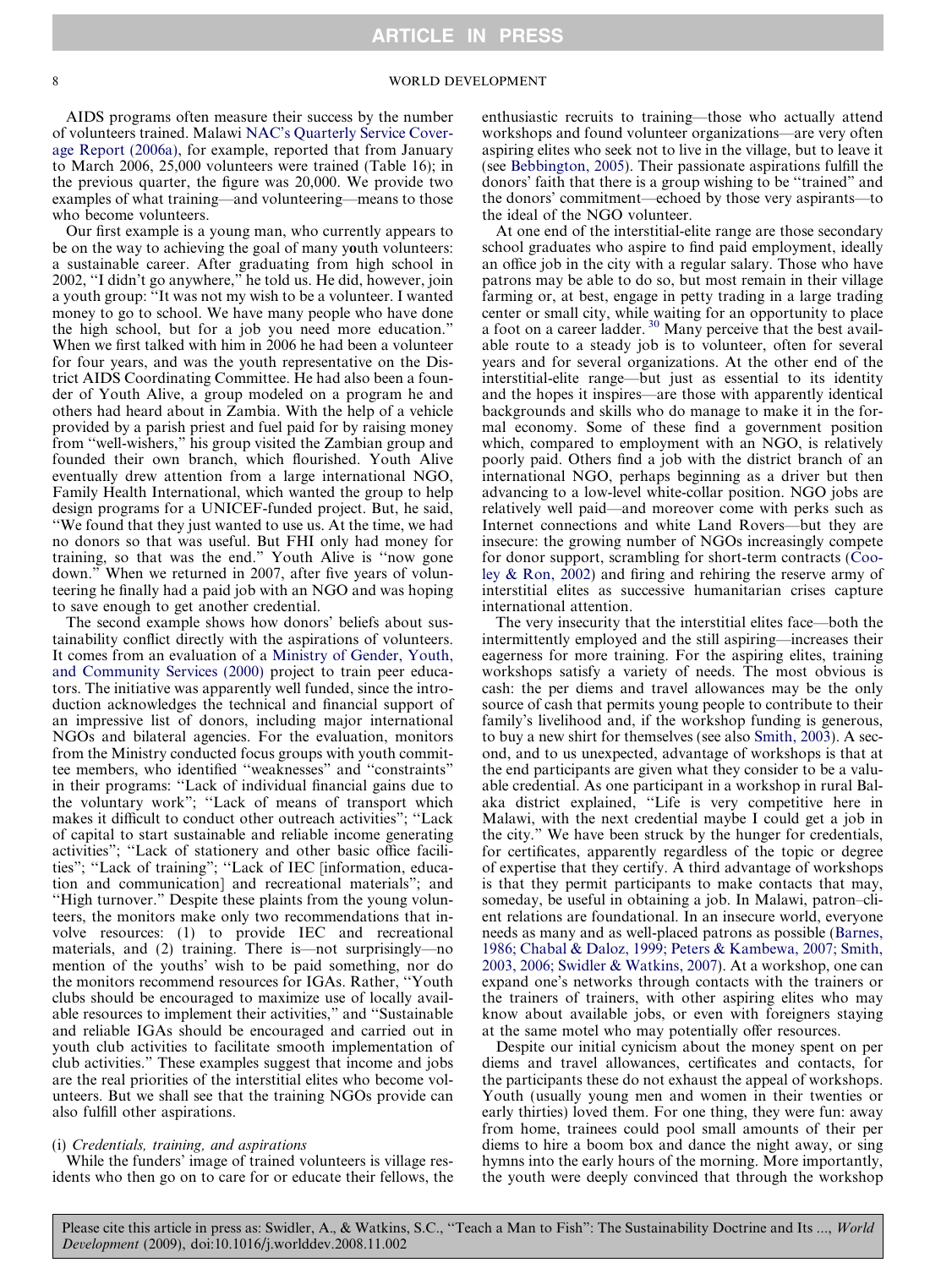# ''TEACH A MAN TO FISH": THE SUSTAINABILITY DOCTRINE AND ITS SOCIAL CONSEQUENCES 9

they had become ''enlightened," a word that has religious overtones ([Englund, 2006](#page-13-0)). At first we were disbelieving: we read the training manuals composed in Lilongwe or South Africa, which largely disseminated information that our project surveys and qualitative data showed was already well known to young adults in rural Malawi. But we became believers after a series of interviews.

Our enlightenment began when we asked a young man of 22 what he had learned from his four days in a workshop on ''Life Skills." He answered ''decision-making." We joked, ''Surely you knew about decision-making before you came here!" No, he insisted, he learned it here. After probing, he agreed that of course he had made decisions in the past, but he didn't know it was called ''decision-making." <sup>31</sup> Similarly, a female participant, age 24, explained that she learned ''gender roles." In his excellent ethnography of human rights organizations in Malawi, [Englund \(2006\)](#page-13-0) considers the acquisition of NGO jargon to be important because it permits the volunteers to sustain their identity as different from village folk and to show potential patrons in the NGO community that they are cosmopolitan. We agree that this is an important consequence of the workshops supported by the ideology of sustainability. But we also find that workshop learning has a more profound significance.

It is hard to doubt the evident passion expressed by a young woman volunteer with Youth Against AIDS when we talked with her at the Mpaweni Motel, at a dusty, rural crossroads, in 2006. The NGO began as a youth club in 2002. ''At first we started with nothing, I could beg my parents could you please give me some money, 100k [about US\$1.00] to contribute to my group. We were walking on foot for 20–25 km to go to some villages to give the messages." Late in 2005, the NGO received US\$32,000 from NAC, which helped them to get a bus to expand their activities.

How can we be quiet, it's us the young people who are infected.... We train them so that they can resist pressures from their friends, so they can negotiate. We teach them assertiveness, self esteem, decision-making, communication skills, so that they can know that their friends are getting the messages we are giving them, they can learn how best to deliver the information we can give them. Information on relationships, how can they have better relationships with parents, friends, friends of opposite sexes.... [N]ot all of them went to school. So we have to train them how their bodies work, each and every part of their bodies, so they don't have pregnancy" [Interview with Dusila, 23 June 2005].

Far from alienating these young volunteers, sometimes arcane, elaborately formalized lessons about anatomy and leadership skills fulfilled deep aspirations for identity and status, preserving symbolically the sense of self that the pragmatic demands of their everyday lives continually threatened to overwhelm.

#### (ii) Social mobility and identity

For the interstitial elites, the hopes sustained by training and volunteering offered something more precious (at least in the short term) than material rewards: a modern, educated identity (see [Johnson-Hanks, 2002, 2006](#page-13-0)). One of our most remarkable interviews was with two young men, who had been part of a peer-education AIDS training, enthusiastically debating whether using condoms could be reconciled with the Bible's prohibition on spilling one's seed. The young men told of having applied through the local World Vision office for funding for their youth AIDS club, returning some months later to inquire about their application, and being shouted at and told to go away. We expected they would have been angry. Their response was that, no, they were not angry. They said, ''for us, World Vision is a 'glittering castle.'" Their story was that the glittering castle (the mirage) WV held out is what led them to form their group and to pursue their important mission. Obviously, they had managed to get funding to finance the meeting at the motel where we met them. But the real point was that World Vision and the other funding mirages had allowed them to pursue the ''trainings" that kept alive their sense of themselves as modern—in their clean, pressed western garb, discussing decision-making, the physiology of sex, and the morality of condoms—in the absence, but still in the hope, of jobs in the formal economy.

Many ''AIDS clubs" are formed by secondary school students. After they graduate, they can use the club to stay together and affirm the educated modern identity they have worked so hard to attain. Together, they keep alive the hope for—and the networks through which they might hear of possible jobs, perhaps first as workshop trainers, then trainers of trainers, then even as paid staff. But in meeting in seminar-like settings and conducting earnest discussions of important topics like reproductive anatomy or how to conduct a youth workshop, they also enact, and thus reaffirm a central identity.

#### (iii) The hidden curriculum

What these aspiring elites really learn, then, goes far beyond the formal content of their ''training." On the one hand, they display enormous commitment to the forms of rationality and self-development the modern sector seems to make possible ([Englund, 2006; Nguyen, 2004, 2005](#page-13-0)). They become invested in the sense of dignity that comes from formal education and credentials, in ways that are consequential for the aspirations of AIDS NGOs themselves. For these aspiring elites, whose families have sacrificed to pay school fees and allow their bright youngsters to succeed in school, the dignity that comes with that education is of great value, as is the hope that volunteering might eventually lead to paid employment. Indeed, one of the major things these precarious elites learn is their distance from the ''backward" villagers whose ignorance it is their mission to correct.

The logic of sustainability reinforces the interstitial elites' commitment to esoteric knowledge. If funders will not finance substantive projects (VCT, nutrition supplements, paid healthcare workers, paid teachers or counselors) on an on-going basis because they would not be sustainable, then ''training" is one of the only fundable activities. And what is all that training to consist of? Since the training is in some ways an end in itself for both donors and those trained, the content of the training becomes elaborate formalizations of what would otherwise be common sense.

This tendency toward ornate embellishment of what might seem obvious or trivial matters is exacerbated by the economic logic of the volunteer/training system. If the only way volunteers can legitimately receive material compensation in a sustainable program is through the per diems and transportation money they receive for training, then training needs to come often to keep volunteers ''motivated" and there need to be ''refresher" courses. Training and workshops provide the occasions when like-minded aspiring elites can gather, soaking up authoritative wisdom and reinforcing modern identities. <sup>32</sup> So sustainability both requires and reinforces not only the link between volunteering and the modest rewards of attending workshops and participating in training, but also the elaboration of complex truths which are taught and reinforced in those workshops. Belief in these complex truths in turn strengthens volunteers' commitment to identities that the trainings reinforce, as donors hold out hopes of funding, or even jobs, which all too rarely materialize.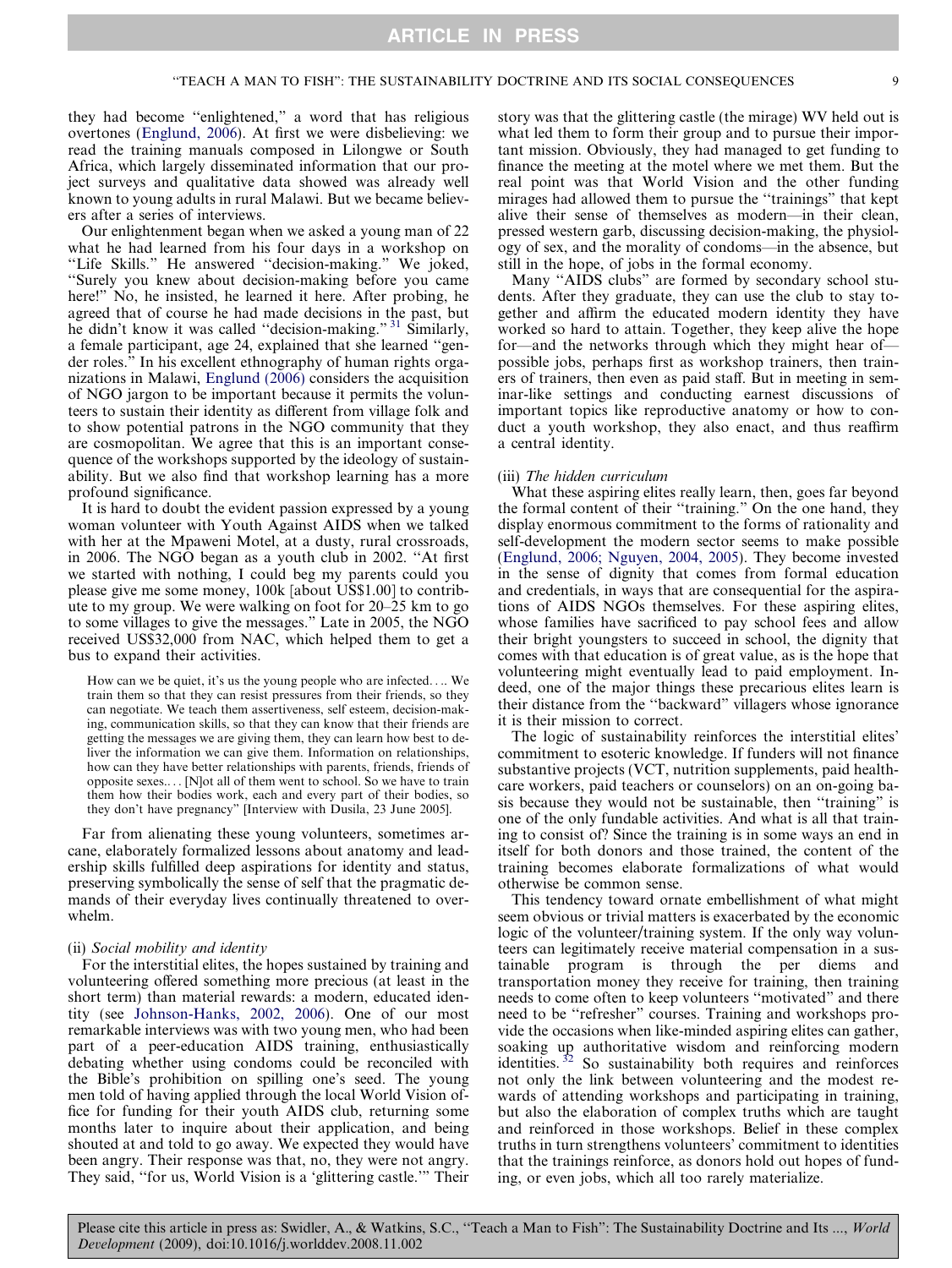#### (c) National elites

Although the aims and ideologies of foreign aid come from abroad, the donors depend on members of the national elite to actually implement projects. The national elites are middlemen, brokers strategically placed at the intersection of international and national networks (see [Evans, 1979](#page-13-0)). Such middlemen are especially critical for projects—like educational, human rights, and AIDS interventions—that seek to change the human materials, rather than simply the physical infrastructure, of other societies.  $3\frac{3}{2}$ 

In some ways, the university-educated Malawians who staff the international and national non-governmental organizations, as well as civil servants and academics who supplement their incomes by consulting for international agencies, lead lives that resemble those of their professional and government cohorts in the Global North. But the actual texture of their lives is radically different. The clearest difference is simply the number of commitments African elites juggle, and the constant disruptions to their work. In Lilongwe, at NAC and other ministries, we met many capable, effective professionals. But the fact that we met them at all suggests the problem. In the AIDS world such professionals are continually expected to stop their work to meet and greet visitors, adding to daily calendars that are already filled with meetings and routine office tasks.

These professional responsibilities are not, however, the national elites' only tasks. They also deal with the demands of their personal lives. Aside from ordinary domestic responsibilities, members of the national elites typically maintain a whole separate sphere of responsibilities to their families, which often means their home village, clan, or lineage group. Since they are educated and wealthy, relatives send them orphans to raise, who arrive on their doorsteps hungry or ill, and they expect these cosmopolitan kin to solve all sorts of family problems, from a young person who is going astray, to a baby who needs medicine, to a cousin who has been turned away by the hospital offering antiretroviral treatment.

There are three crucial differences between the experiences of the national elites and the other two strata. First, they are largely exempt from the doctrine of sustainability. Unlike the villagers and the aspiring elites, they are paid by the donors. By the same token, however, their livelihoods depend on foreign funding. They perceive, perhaps rightly, that this means that they have to dance to the donors' tune ([Horning,](#page-13-0) [2008\)](#page-13-0).

Second, the national elites' income supports a lifestyle that distinguishes them markedly from the villagers and the aspiring elites. The continual array of seminars, dissemination workshops and international conferences demanded by donors has, over the decades, inducted participants into a common style of life, which includes transportation in donor vehicles and expense-account meals, and the expectation that they will be able to provide their families with first-world health care and their children with first-class educations. As long as their income is sustained—as they have reason to believe it will be so also is their lifestyle. At the least, they do not expect that they or their children will ever live in a village.

A third, and related, distinction from the interstitial elites is the national elites' confidence that their identity as cosmopolitan is secure. Their education, the cultural capital they have accumulated (signaled, e.g., by the fluency with which they speak the jargon of the international aid community) and, no less important, the potential patrons and potential clients they have developed will continue to support an identity that is distinct from that of the other two strata, an identity that permits them to enlighten international visitors about their country's ''traditional customs" without compromising their own claims to modernity (see [Collier, 1997](#page-13-0)).

Despite the national elites' fundamental confidence that they will never return to the village, they too live in an insecure environment. The donors' commitment to sustainability means that projects are short, or at least meant to be short; additionally, the explosive growth in the numbers of NGOs since the mid-1980s has meant more competition for donor funds ([Cooley & Ron, 2002; Heimer, 2007](#page-13-0)). <sup>34</sup> Thus, no matter how much an individual may be personally committed to family planning or to AIDS prevention, he or she must always be prepared to find another project. This means they must scramble to accumulate resources to permit them to move from one project to another.

Through their own experiences and observing or hearing about the experiences of others, elites have also learned a hidden curriculum: the skills necessary to adjust to an environment of ''sustainable"—if in practice unsustained—projects. They also learn that it is not only their performance in a particular job that will provide for their future, but even more that their network of contacts, their patronage ties, and their good political relations with other members of the elite really determine their futures. Thus, much like the interstitial elites or the commercial elites of 19th century France described by Balzac, they are in constant Brownian motion.

Donors think that through ''capacity building" NGOs will become more professional, more organized, and more modern. But the doctrine of sustainability has taught another curriculum, with opposite effects. Elites' need to accumulate resources to make their incomes secure leads to lives that are highly irrationalizing: multitasking, fragmented, fluid, opportunistic, as they constantly scan the environment for new opportunities and try to juggle multiple responsibilities. The critical resource that allows the elites to remain buoyantly suspended above the froth of projects and donor interests is their network of contacts, being on good terms with those in other ministries, in academia, and in other NGOs, and being visible to potential patrons and employers. One cannot hole up in the office working on a single task, just as one cannot count on a unified, linear career track. This is a straight leap into ''postmodern" fragmented lives and hybrid identities, as one jets off to international conferences and comes home with generous per diems that allow one to buy land on which to grow enough maize to feed one's many dependents. Donors' emphasis on sustainability means that no one focus is sustainable; even members of the national elite must jump from one unsustainable task to another.

## 4. CONCLUSIONS: SUSTAINING THE UNSUSTAIN-ABLE

In examining the effects of AIDS NGOs in Malawi, we have confirmed some of what is already known: that projects for community mobilization frequently fail to achieve their goals and that resources are sometimes diverted from their intended beneficiaries. But we have also pointed to the importance of the culture and the social imaginary of the donors as it interacts with the aspirations and interests of three strata of Malawian society.

By taking advantage of unusually broad and deep evidence from three regions in rural Malawi, we have shown first how erratic, patchy, and uncertain are the effects of AIDS funding for Malawian villagers. While global donors aspire to mobilize and empower desperately poor rural Africans, their efforts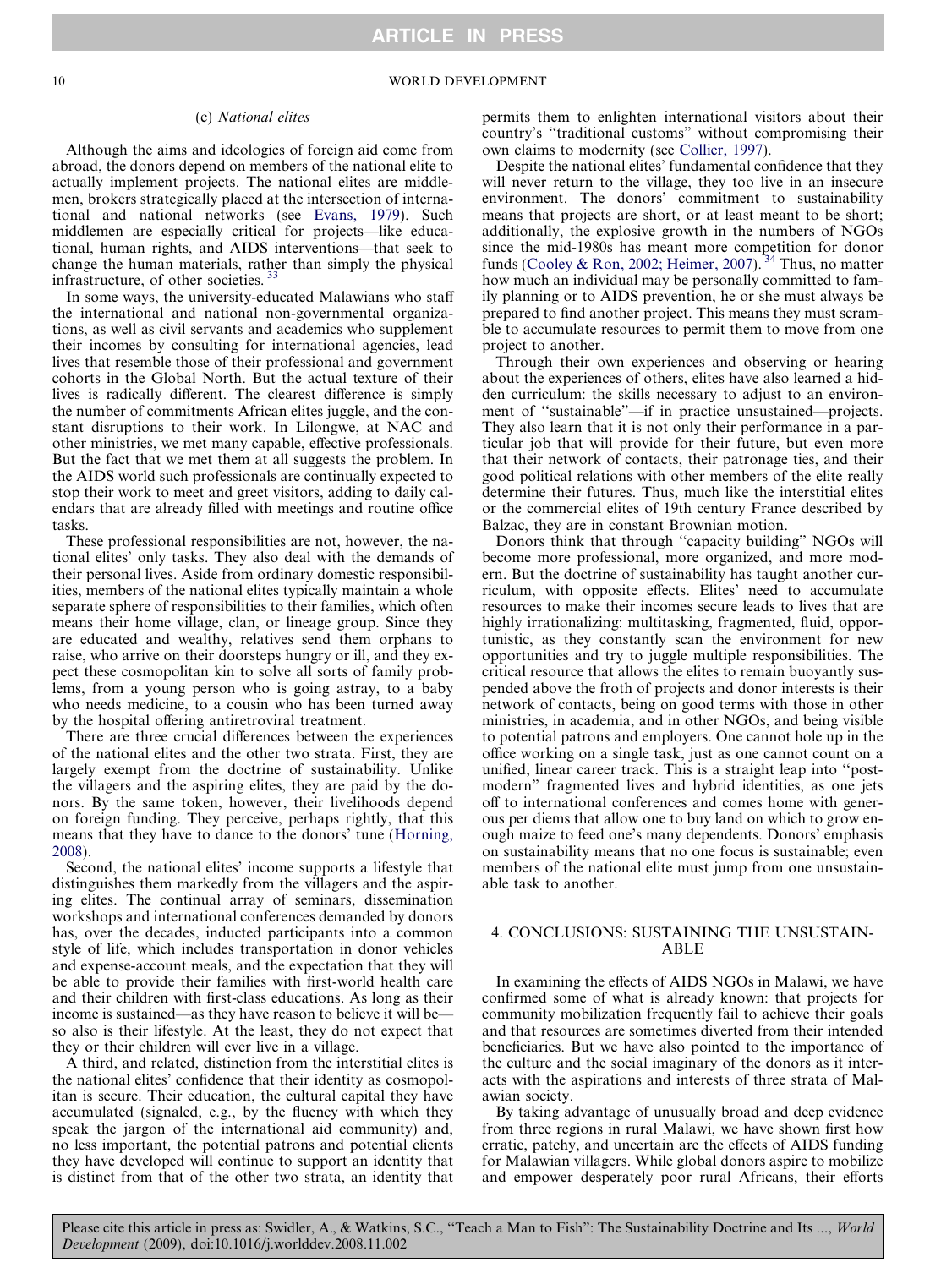rarely trickle down to the villages, and when they do, they arrive in forms that tantalize with the promise of added resources but that can rarely stimulate the sort of sustained collective enterprise donors imagine. Instead, village influentials strategize about ways to camouflage what they really need—support for the elderly, the poor, children, and the ill; agricultural inputs like fertilizer or breeding hens; blankets, and school uniforms—in ways that meet donors' arcane criteria. What villagers are allowed to ask for, under the guise of empowerment and sustainability, are paltry sums for training or small amounts for what are supposed to be self-sustaining income generating activities. Most of villagers' laboriously produced proposals are turned down because they fail to meet stringent donor criteria for the form of proposals (with precise budgets and worksheets) or the activities donors want to fund. Even when projects are funded, funding periods are surprisingly brief—usually well under a year—and projects can be cut off abruptly if the required reporting is not done correctly, or if any of the links in the funding chain breaks. It is no wonder that the villagers we interviewed were uncertain about whether CBOs were operating in their villages.

We focused especially on the ideology of 'sustainability' because this aspect of the donors' social imaginary creates such bitter ironies for the stratum of interstitial elites, those eager to escape the village through participation in AIDS organizations. The ''glittering castle" of training, certificates and the possibility of a paying job lead these young men and women to embrace opportunities to volunteer in donor-sponsored projects. Some of them volunteer for years, always hoping that the NAC grant they had submitted years earlier would finally come through, or that the workshops and meetings they attended and the certificates they earned might someday lead to a paying job.

The sustainability agenda has yet other unintended effects. Most generally, in contrast to its promise of autonomy, empowerment, self-reliance, and a coherent, rational modernity, the actual practices dictated by the sustainability doctrine have created nearly its opposite for each stratum of Malawian society. To meet the stringent criteria of sustainability, villagers must cast their quite pragmatic concerns in the often risible language of ''gender sensitization" and ''decision-making." Furthermore, the unpredictable trickle of actual resources does nothing to mitigate the insecurity of rural Malawians' everyday lives. For national elites, who benefit enormously from the ways of life made possible by donor humanitarianism, the actual texture of life is more post-modern than modern, as they must break up their work days and their sense of purpose to blow with the winds of institutional fads and fashions. And, finally, for the aspiring elites, whose imaginations, we have argued, are most profoundly shaped by the promises NGOs make but rarely deliver, the clash between donors' dreams and local realities creates the most powerful effects. The interstitial elites really do aspire to the expert knowledge, the self-improvement, and the social impact that the NGOs seem to promise. But because the donors are so committed to sustainability, they offer these intelligent, educated locals only years of insecure work as ''volunteers," punctuated by occasional access to ''training" in knowledge and skills that are often irrelevant. The NGOs inspire aspirations to a rationalized modernity, and then deflect them into an opportunistic, anxiety-provoking chase after an ever-receding mirage.

It is hard to say precisely what constructive recommendations follow from the perspective we have offered here, but we do have several suggestions. First, the ideal of sustainability is a convenient self-delusion for funders, and they would do much better if they could systematically and rigorously determine what projects are effective and then sustain them by paying local workers to actually do good—provide health care, sell discounted seeds and fertilizers, treat STIs, provide ARVs, supply children with books and school uniforms, or care for the ill and elderly [\(Kremer & Miguel, 2007](#page-13-0)). Second, since few of the approaches to AIDS prevention currently in vogue have shown any measurable effect (Potts et al[., 2008\)](#page-14-0), we encourage funding that responds to Malawians' desire to take care of the vulnerable in their communities, provide for their children's futures, and build economic security, independent of the issue of HIV and AIDS. Indeed, reading the proposals that Malawian villagers submitted in their usually vain attempts to gain access to AIDS funding convinces us that villagers do know what they want, but little of it is training in how to prevent, mitigate, or treat AIDS. The first two they already know how to do as well as the experts who try to advise them ([Watkins, 2004\)](#page-14-0), and treating AIDS has to be done through the health-care system.

Finally, we suggest that donors consider the ''hidden curriculum" their procedures teach. Requirements for elaborate proposals, bank accounts, and monitoring and evaluation might better be replaced by simple procedures that would funnel more resources to villagers and less to monitors. Such resources would create continuing projects that both villagers and employees (perhaps the brighter, more successful of the villagers' children) might rely upon. Rather than projecting a social imaginary that they find morally gratifying, donors and NGOs might provide opportunities that could sustain the realistic aspirations of those they claim to help.

#### NOTES

1. We learned much from interviews with NGO staff and government officials conducted for their own research projects by Crystal Biruk, Kim Yi Dionne, Anne Esacove, Sara Suleiman, and Joanna Watkins.

2. Much of the data and publications from the MRG are available at [www.malawi.pop.upenn.edu](http://www.malawi.pop.upenn.edu).

3. See [Swidler \(2006\).](#page-14-0) Examples in which participatory projects dissolve when it becomes evident that external financial support is not available are legion in the literature.

4. The concept of ''sustainable development" comes from the notion of ecologically sustainable economic development that, in the words of the 1987 Brundtland Commission report, ''meets the needs of the present without compromising the ability of future generations to meet their own needs." [Escobar \(1995\)](#page-13-0) and [Ebrahim \(2005\)](#page-13-0) trace changes in development discourse over time. While the specific term ''sustainable development" referred initially to ecological sustainability, these authors make clear that an aspiration of all development assistance has been to transform poor societies so that they could become self-reliant.

5. The question of why donors have embraced the (usually illusory) project of sustainability is sociologically interesting in itself. Idealists might say that all assistance should allow people to solve their own problems rather than making them dependent on others. Foundations and other philanthropists argue that the best use of their relatively modest resources is to give start-up funds, or to fund demonstration projects that others may emulate. To leverage their money and maximize their impact,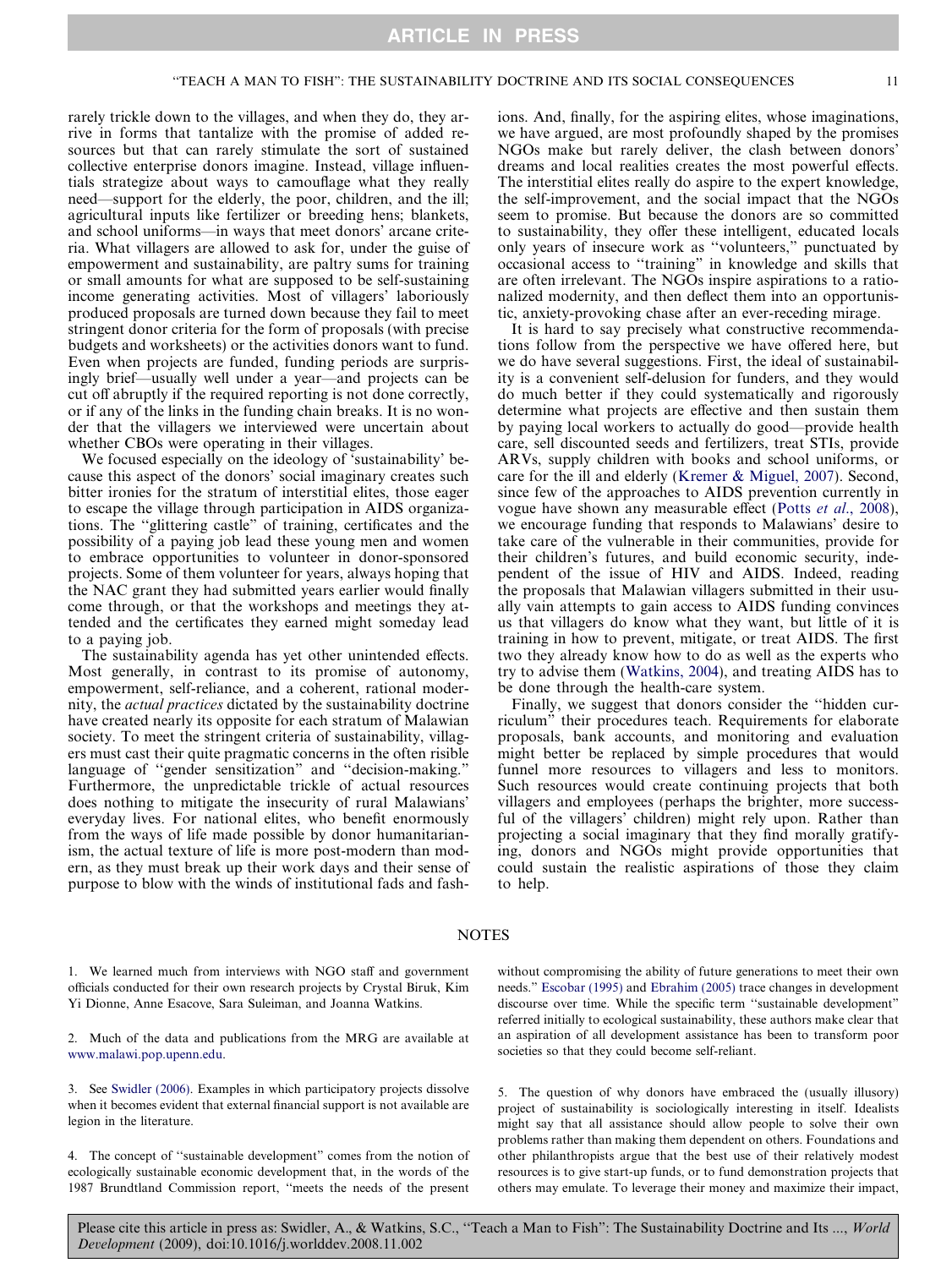## 12 WORLD DEVELOPMENT

donors often seek to fund only ''innovative" programs, giving ''seed money" or insisting on matching funds. More cynical analysts might note that as careers in philanthropy have become professionalized ([DiMaggio](#page-13-0) [& Powell 1983](#page-13-0)), foundation officers enhance their reputations by designing new initiatives, not by managing existing projects, or worse yet, continuing to support projects that earlier staff initiated and took credit for. The other side of ''sustainability" is thus short-term donor commitment, constant ''churning" in the quest for new projects, and a high ratio of staff activity (generating ideas, launching new initiatives, and evaluation research) to funds actually expended on recipients.

6. Sustainability is certainly unrealistic for Malawi, which received funding from the Global Fund for a five year program (2002–07) that includes, among other components, a massive expansion of the number of people to be provided with free antiretroviral therapy ([Pendame, 2002\)](#page-14-0). Neither Malawi nor most other high HIV-prevalence countries in sub-Saharan Africa have the resources to continue providing these drugs or the vastly expanded health staff required to monitor and support patients taking these drugs.

7. The vision of local communities as consensual has been contradicted by numerous authors, who claim that this romanticized image ignores issues of power and inequality within the ''community" ([Gujit & Shah,](#page-13-0) [1998; Li, 2007; Mohan & Stokke, 2000](#page-13-0); see also [Mosse, 2005, pp. 1–36\)](#page-14-0).

8. [Escobar \(1995, p. 10\)](#page-13-0) offers a critical analysis of ''development" as ''the creation of a domain of thought and action," including ''the forms of knowledge that refer to it...; the system of power that regulates its practice; and the forms of subjectivity ... through which people come to recognize themselves as developed or underdeveloped." [Comaroff \(2002,](#page-13-0) [p. 115; see also Mamdani, 1996\)](#page-13-0) points to a similar ''contradiction of colonialism": ''Its telos pointed towards secular modern citizenship (and eventually nationhood), its reality towards a world of ethnic subjection. In the optic of empire, 'natives' were always subject/citizens-in-formation."

9. Donors' expectation of unpaid work applies especially to women and youth who are not considered economically active, though women do much of the farming as well as other vital economic tasks, and ''youth" are often young adults in their mid-twenties or older. [Pfeiffer \(2004, p. 364\),](#page-14-0) writing on NGOs in Mozambique, notes: ''While most of the NGOs active in the province touted the importance and merits of 'community participation' in their projects, nearly all complained frequently about the difficulty in maintaining community interest in projects without paying participants or providing some direct material benefits." He notes that expatriates said this was because there were too many handouts from international donors.

10. We recognize that there might be powerful unintended consequences of donor activities that change elements of concrete social organization, not just experiences and identities. These sorts of unintended consequences—both direct and indirect—are what [Li \(2007, p. 4\)](#page-13-0) describes when she analyzes, for example, how a development project persuaded Indonesian farmers to grow new crops (a direct effect) and in turn led to a conflict over land that eventually ended peasants' legal claims to customary title to their land (an unintended, indirect effect). Like the human rights organizations [Englund \(2006\)](#page-13-0) studied, the AIDS projects we analyze did not create a sufficient—or sufficiently predictable—flow of resources or have powerful enough direct effects to have the sorts of unintended consequences Li, [Morrow \(1986\)](#page-14-0) or [Garland \(1999\)](#page-13-0) analyze. But despite their paltry spending at the village level, we are arguing, these projects had large unintended indirect effects on local subjectivities.

11. We are grateful to Milo Vandemortele and Davie Chitenje for photocopying articles published in the two major newspapers in Malawi: The Daily Times and The Nation. Vandemortele's analysis of the 518 newspaper articles on AIDS published in The Daily Times during 2000–05 showed that government, NGOs, and INGOs were the most common sources cited; and it often seems that at least half the ads in the newspapers are placed by NGOS looking for staff—with housing allowances and medical benefits. See [Morfit \(2008\)](#page-14-0) for an analysis of advertisements for NGO positions in The Daily Times, sampled for one full week every other month from 1985 to 2005: 840 issues altogether.

12. In the Afrobarometer survey [\(Whiteside et al., 2004, p. 20\)](#page-14-0), Malawians spontaneously mentioned more problems than did citizens of other Southern African countries. We can get a sense of their priorities from problems mentioned by 10% or more: Economy 48%; Health 29%; Crime/Security 28%; Food 26%; Transportation 16%; Water 16%; Farming/Agriculture 13%; Education 12%; Poverty/Destitution 11%; Job Creation 11%; and General Services 10%.

13. The Malawi Research Group data include a set of ethnographic journals kept by a number of villagers in which they recorded, from memory, conversations about AIDS or religion that they overheard or in which they participated. Some of these journals are available at [www.malawi.pop.upenn.edu](http://www.malawi.pop.upenn.edu). See also [Watkins and Swidler \(2008\).](#page-14-0) In the excerpts presented here, we have made minor corrections to grammar and spelling, in the interest of legibility.

14. As noted earlier, because of the donor emphasis on transparency and accountability, NAC keeps good records.

15. Of NAC's 2005–09 budget, 40% was allocated for Prevention and Behavior Change, the Treatment, care, and support associated with VCT and antiretrovirals 33%; for Impact Mitigation, 17%, for Mainstreaming, Partnership and Capacity Building , 2.9% for Monitoring and Evaluation, and several other small categories (NAF 2005–09 [National AIDS Commission n.d. 2007], Annex 2: Cost Summary of National HIV and AIDS Action Framework (NAF 2005–09 by key priority area).

16. The Umbrella Organizations (Save the Children US, World Vision International Malawi, Action Aid Malawi, Canadian Physicians for Aid and Relief [CPAR] Malawi, and PLAN Malawi) were a crucial part of donors' vision for NAC's grant-making and Monitoring and Evaluation. In each of Malawi's 28 Districts, one of these organizations was in charge of reviewing grants, checking that a CBO that submitted a proposal really existed, and collecting detailed data for monitoring and evaluation of the funded CBOs ([NAC, 2006b](#page-14-0)).

17. This is an undated excel file that NAC uses to keep track of its grants. In the version NAC provided to us in June 2007 the most recent ''Date Application Submitted" was 19 June, 2007.

18. The largest grants approved—ranging from about \$1.5 million US to almost \$7 million—went to the five Umbrella Organizations (UOs) that were to administer the sub-grant application and monitoring process for community-based organizations in each of Malawi's 28 districts. Other large grants (\$1 million to more than \$3 million) went to public sector organizations such as the Ministry of Health and the Ministry of Education, or to semi-public organizations like the University of Malawi College of Medicine. Another \$14 million for the Ministry of Health was approved in January 2007, largely for antiretroviral therapy.

19. Interview, World Vision Mchinji, May 25, 2006, S. Watkins.

20. The description of NAC's procedures for funding CBOs is drawn from interviews with officials at the World Bank-Malawi, World Vision-Mchinji, Save the Children-Balaka, and NAC conducted in 2004, 2005, and 2006 and with a World Vision-Mchiji facilitator for proposal-writing workshops, 2006. The interviewers were, variously, S. Watkins, A. Swidler, J. Watkins, A. Esacove, K. Dionne, and S. Tesh.

21. We did not limit our study to NAC-funded CBOs because we quickly found that even those who knew of an active CBO were unlikely to know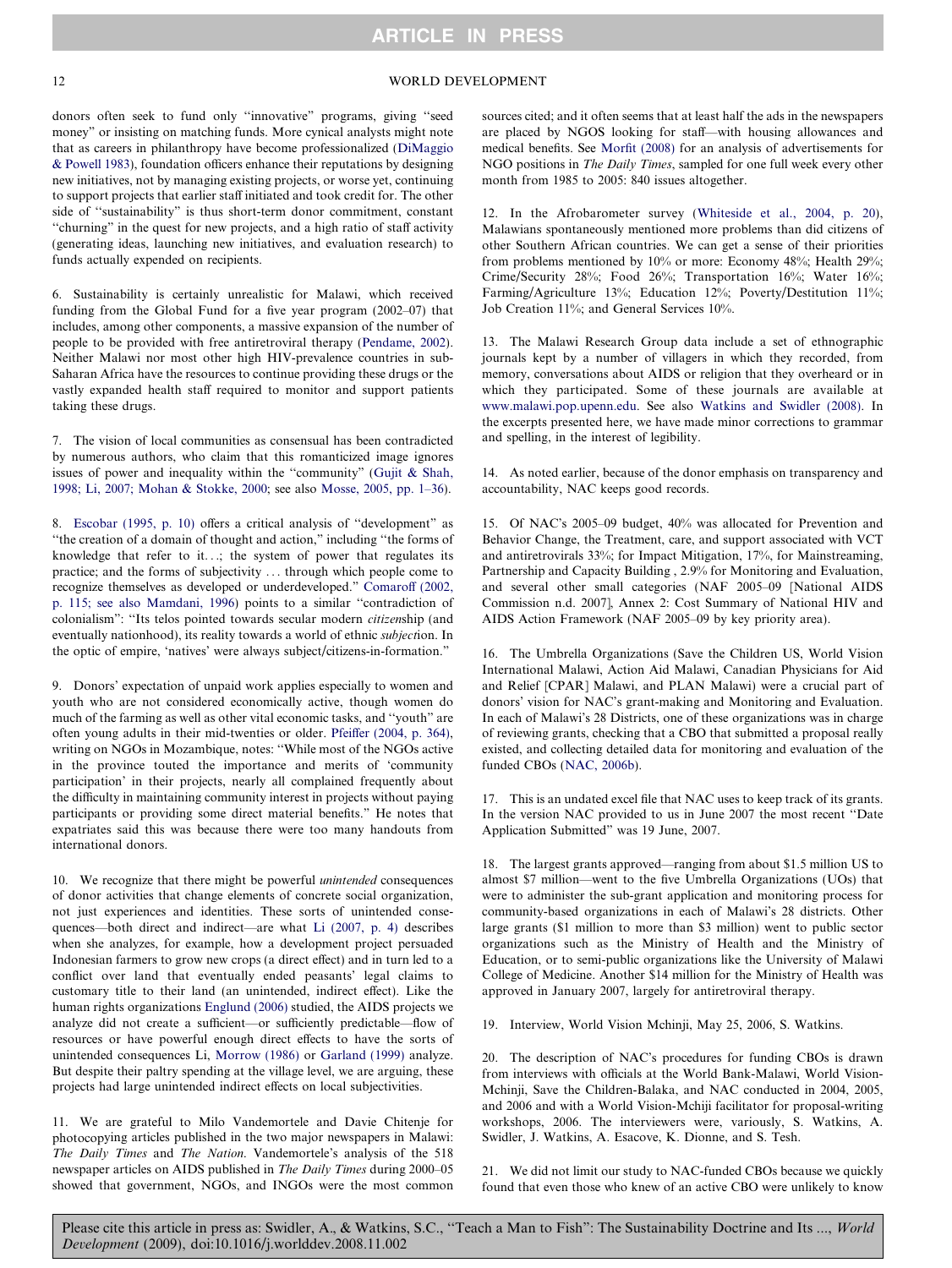# ''TEACH A MAN TO FISH": THE SUSTAINABILITY DOCTRINE AND ITS SOCIAL CONSEQUENCES 13

<span id="page-12-0"></span>who funded it. We also quickly learned that we could not rely only on information from committee members but needed to interview more broadly: members of the committee invariably claimed the group was active, a report that was often contradicted by respondents who were not on the committee.

22. The five Umbrella Organizations were generously funded by NAC (each receiving \$500,000/year for five years). One of their charges was to train the local District Assembly, so that it could review AIDS projects and do the required monitoring and evaluation on its own. This process was supposed to begin in 2004, but by 2006 this had made no progress [\(NAC \[National AIDS Commission\] 2006b](#page-14-0)). By 2008 NAC was cutting funding to the Umbrella Organizations, compelling them to turn over responsibilities to the District Assemblies, but we could not observe the outcomes of this change, if indeed it occurred.

23. This practice is a common response to instructions from various government ministries or other donors that the community should democratically elect other sorts of committees, for exapmle, a development committee or a village health committee ([Paz Soldan, 2003](#page-14-0)).

24. The flow of resources is capricious not only for community organizations, which can suddenly find their funding suspended, but for the local elites whose jobs with district-level NGOs can abruptly end. The Nation [Malawi] reported in July 2007 that earlier NAC had ''suspended funding to some district assemblies and community-based organisations (CBOs) for failing to account for the money they had received from its Grants Facility" ([Ntonya, 2007, p. 3\)](#page-14-0). The [NAC \(n.d. \[2007\]\)](#page-14-0) Project Tracking Data Base lists more than \$7 million approved in February 2007 for NAC to take over Umbrella Organization functions for 7 districts in the southern region because contract renewal negotiations with Save the Children US had failed.

25. Similarly, in Salima District, successful CBO proposals received a maximum of US\$10,700 (Biruk interview with the District AIDS Coordinator of Salima District, 27 February 2008).

26. We could not tally the total number of CBOs in Mchinji with confidence. A conservative estimate gives 137 CBOs in the 57 villages, but if the reports from villagers who do not know the CBO's proper name refer to different CBOs than the ones already counted, there could be as many as 30 more [\(Browning, 2006, p. 16](#page-13-0)).

27. [Weinreb \(2006, p. 6\)](#page-14-0) notes the same issue for national proposals to the Global Fund: ''effective proposals are more likely to be written by those who have mastered specific types of development-related vocabulary, practice and, perhaps, also ideology."

28. Virtually, all the reviews of community-based projects that we have seen note that it is a ''challenge" to motivate volunteers if they are not paid (see also [Swidler, 2009](#page-14-0)). A relatively comprehensive review by the World Bank of community home-based care projects [\(Mohammad & Gikonyo,](#page-13-0) [2005](#page-13-0)) said that there were ''insufficient incentives for volunteers" and ''burn out, lack of motivation, and commitment on part of volunteers" (p. 11, Table 7). They recommended, however, that ''The volunteers should be from the community, and therefore the community can determine ways to compensate and motivate the volunteers" (p. 17).

29. See [Johnson-Hanks \(2006\)](#page-13-0) on the role of uncertainty and unpredictability in African lives.

30. The MRG survey project depends on these young men and women; in each locality 200–300 apply for 40 positions as interviewers for six weeks.

31. [Frank and Meyer \(2007\)](#page-13-0) make the fundamental point that official, university-based knowledge not only formalizes what might otherwise be common sense, but also links local concepts to universalized categories of knowing, and thus to a globalized society: ''Knowledge, rather, refers to the understanding of cultural materials organized around supra-local principles, involving highly schooled conceptions of reality. In the current period, especially, skills in practice—no matter how productive or efficient—usually fail to count as knowledge proper. To make the knowledge grade, practical skillsmust be at least nominally supplemented by general principles, i.e., linked to universal and educationally certified truths transcending any particular local situation" (p. 294).

32. It is also our sense that many of the interstitial elites, those with Form 4 diplomas but who were unable to continue their educations, have a genuine intellectual appetite for knowledge of all sorts. The content of many of the trainings they attend may be thin gruel, but it provides some nourishment for hungry intellects.

33. Just as colonial powers had to rule indirectly, through chiefs who exercised governance, collected taxes and maintained order [\(Mamdani,](#page-13-0) [1996](#page-13-0)), so also donors must act indirectly, thus giving local elites leverage despite their position as beneficiaries of others' largesse. In ''dependent development" [\(Evans, 1979\)](#page-13-0), local elites manage to acquire a substantial stake in multinational enterprises in return for lubricating the local machinery of permits, contracts, and political influence. Bayart (1993, 2000) has noted the ways in which claims of poverty and weakness can also become a form of leverage (see also [Cooper, 1998, p. 24\)](#page-13-0). Most important for NGOs is that their need to legitimate their projects by showing cultural sensitivity makes them dependent on good relations with the local elites.

34. [Heimer \(2007, p. 557\)](#page-13-0) notes that ''The system that funnels funds from rich to poor countries is exceedingly complex, with several intermediate layers and considerable seepage of funds between donors and those who ultimately receive the services. High levels of institutionalization mean that there are many rules on spending and accounting. Complex application procedures mean that people spend a great deal of time accessing resources. Short grant periods and uncertainty about renewals mean that people often do not know whether they will have a job next month or be able to supply medicines for their patients."

#### REFERENCES

- Abraham, A., & Plateau, J.-P. (2004). Participatory development: Where culture creeps in. In V. Rao, & M. Walton (Eds.), Culture and public action (pp. 210–233). Stanford, CA: Stanford University Press.
- Adams, J. (1996). Principals and agents, colonialists and company men: The decay of colonial control in the Dutch East Indies. American Sociological Review, 61(1), 12–28.
- Anglewicz, P. (2007). Migration, risk perception, and HIV infection in Malawi. Unpublished Doctoral Dissertation, University of Pennsylvania, Philadelphia.
- Barnes, S. T. (1986). Patrons and power: Creating a political community in metropolitan Lagos. Manchester, UK: Manchester University Press.
- Bayart, J. F. (1993). The state in Africa: The politics of the belly. New York: Longmans.
- Bayart, J. F. (2000). Africa in the world: A history of extraversion. African Affairs, 99, 217–267.
- Bebbington, A. (2005). Donor–NGO relations and representations of livelihood in nongovernmental aid chains. World Development, 33(6), 937–950.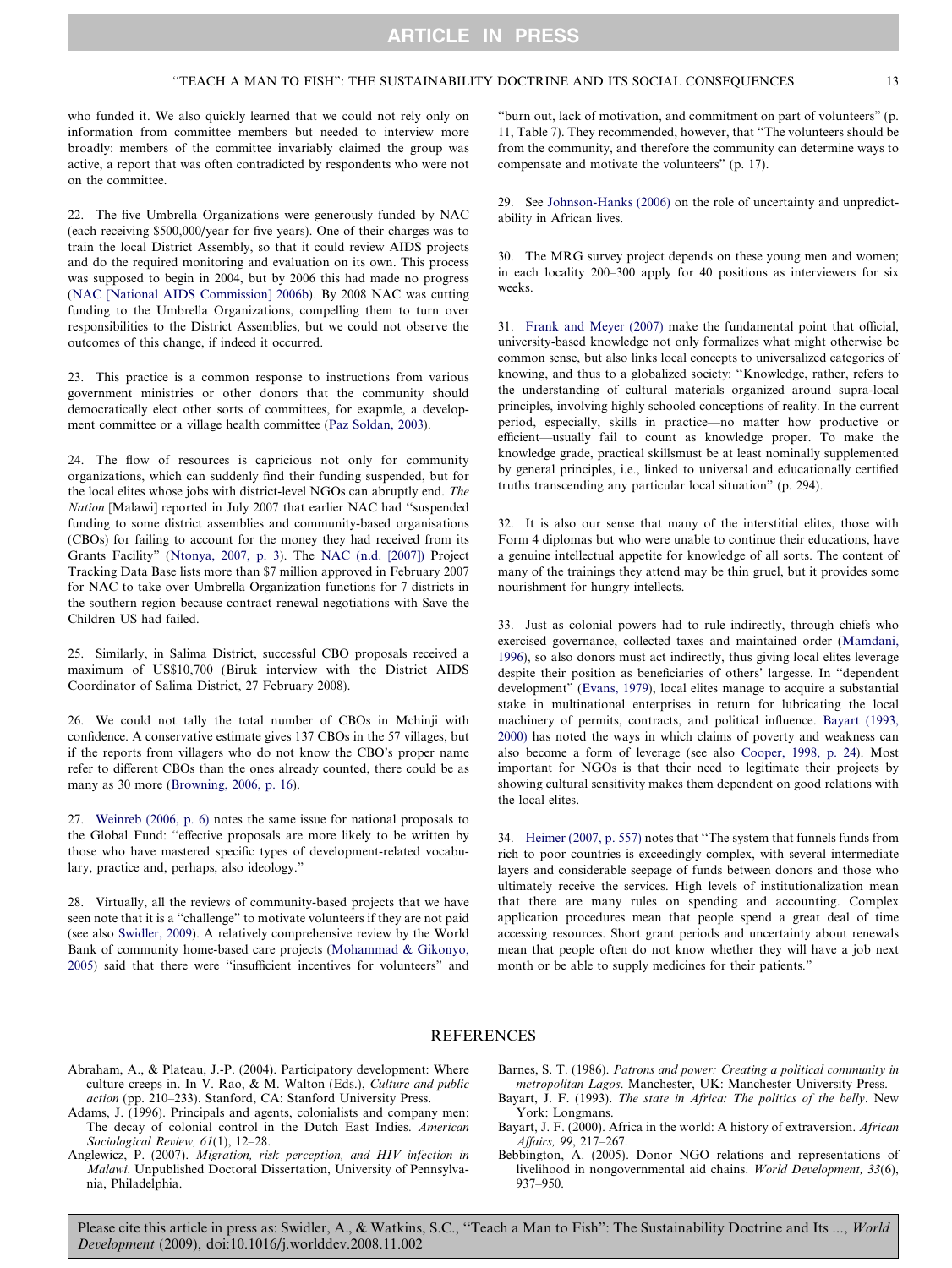# <span id="page-13-0"></span>14 WORLD DEVELOPMENT

- Bird-David, N. (1983). Wage-gathering: Socio-economic change and the case of the Naiken of South India. In P. Robb (Ed.), Rural South Asia: Linkages, changes and development (pp. 57–86). London: Curzon Press.
- Bird-David, N. (1990). The giving environment: Another perspective on the economic system of gatherer–hunters. Current Anthropology, 31(2), 189–196.
- Bornstein, E. (2003). The spirit of development: Protestant NGOs, morality, and economics in Zimbabwe. New York: Routledge.
- Bratton, M. (1989). The politics of government–NGO relations in Africa. World Development, 17(4), 569–587.
- Browning, J. (2006). The difficulty of monitoring: HIV/AIDS communitybased organizations in rural Malawi. Unpublished Senior Thesis, University of California, Berkeley.
- Campbell, C. (2003). 'Letting them die': Why HIV/AIDS prevention programmes fail. Bloomington: Indiana University Press.
- Chabal, P., & Daloz, J. P. (1999). Africa works: Disorder as political instrument. Bloomington: Indiana University Press.
- Clark, J. (1991). Democratizing development: The role of voluntary organizations. Bloomfield, CT: Kumarian Press.
- Collier, J. F. (1997). From duty to desire: Remaking families in a Spanish village. Princeton: Princeton University Press.
- Collier, J. F. (2004). A chief does not rule land; he rules people (Luganda Proverb). In S. E. Merry, & D. Brenneis (Eds.), Law and empire in the Pacific: Fiji and Hawai'i (pp. 35-60). Santa Fe, NM: School of American Research Press.
- Comaroff, J. L. (2002). Governmentality, materiality, legality, modernity: On the colonial state in Africa. In S. Schmidt, J.-G. Deutsch, & P. Probst (Eds.), African modernities (pp. 107–134). Oxford, UK and Portsmouth, NH: James Currey and Heinemann.
- Cooley, A., & Ron, J. (2002). The NGO scramble: Organizational insecurity and the political economy of transnational action. International Security, 27(1), 5–39.
- Cooper, F. (1998). Modernizing bureaucrats, backward Africans, and the development concept. In F. Cooper, & R. Packard (Eds.), Development knowledge and the social sciences (pp. 64–87). Berkeley: University of California Press.
- de Waal, A. (2006). AIDS and power: Why there is no political crisis–yet. London and New York: Zed Books.
- DiMaggio, P. J., & Powell, W. W. (1983). The iron cage revisited: Institutional isomorphism and collective rationality in organizational fields. American Sociological Review, 48(2), 147–160.
- Dreeben, R. (1968). On what is learned in school. Reading, MA: Addison-**Wesley**
- Easterly, W. (2006). The white man's burden: Why the West's efforts to aid the rest have done so much ill and so little good. New York: Penguin.
- Ebrahim, A. (2005). NGOs and organizational change: Discourse, reporting, and learning. Cambridge, UK: Cambridge University Press.
- Englund, H. (2006). Prisoners of freedom: Human rights and the African poor. Berkeley: University of California Press.
- Erikson, E., & Bearman, P. (2005). Routes into networks: The structure of English trade in the East Indies, 1601–1833. Working Paper 04 I 07, Institute for Social and Economic Research and Policy, Columbia University.
- Escobar, A. (1995). Encountering development: The making and unmaking of the Third World. Princeton: Princeton University Press.
- Evans, P. B. (1979). Dependent development: The alliance of multinational, state, and local capital in Brazil. Princeton: Princeton University Press.
- Ferguson, J. (1990). The anti-politics machine: ''Development", depoliticization, and bureaucratic power in Lesotho. Cambridge: Cambridge University Press.
- Finnemore, M. (1996). Norms, culture, and world politics: Insights from sociology's institutionalism. *International Organization*, 50(2), 325–347.
- Fisher, W. F. (1997). Doing good: The politics and antipolitics of NGO practices. Annual Review of Anthropology, 26, 439–464.
- Foucault, M. (1983). Afterword: The subject and power. In H. L. Dreyfus, & P. Rabinow (Eds.), Michel Foucault: Beyond structuralism and hermeneutics (pp. 208–226). Chicago: University of Chicago Press.
- Foucault, M. (1988). Technologies of the self. In L. H. Martin, H. Gutman, & P. H. Hutton (Eds.), Technologies of the self: A seminar with Michel Foucault (pp. 16–49). London: Tavistock.
- Frank, D. J., & Meyer, J. W. (2002). The profusion of individual roles and identities in the postwar period. Sociological Theory, 20(1), 86–105.
- Frank, D. J., & Meyer, J. W. (2007). University expansion and the knowledge society. Theory and Society, 36(4), 287–311.
- Garland, E. (1999). Developing bushmen: Building civil(ized) society in the Kalahari and beyond. In J. L. Comaroff, & J. Comaroff (Eds.), Civil society and the political imagination in Africa: Critical perspectives (pp. 72–103). Chicago: University of Chicago Press.
- Gauri, V., & Vawda, A. (2003). Vouchers for basic education in developing countries: A principal-agent perspective. Washington, DC, The World Bank, Development Research Group, Public Services and Human Development Network, Policy Research Working Paper 3005.
- Gujit, I., & Shah, M. K. (1998). Waking up to power, conflict and process. In I. Gujit, & M. K. Shah (Eds.), The myth of community: Gender issues in participatory development (pp. 1–23). London: Intermediate Technology Publications.
- Heimer, C. A. (2007). Old inequalities, new disease: HIV/AIDS in sub-Saharan Africa. Annual Review of Sociology, 33, 551–577.
- Horning, N. R. (2008). Strong support for weak performance. Donor competition in Madagascar. African Affairs, 107(428), 405–431.
- Igoe, J., & Kelsall, T. (Eds.) (2005). Between a rock and a hard place: African NGOs, donors and the state. Durham, NC: Carolina Academic Press.
- Jackson, J. T. (2005). The globalizers: Development work in action. Baltimore, MD: Johns Hopkins University Press.
- Jepperson, R. L., & Meyer, J. W. (2000). The 'actors' of modern society: Cultural rationalization and the ongoing expansion of social agency. Sociological Theory, 18(1), 100-120.
- Johnson-Hanks, J. (2002). On the modernity of traditional contraception: Time and the social context of fertility. Population and Development Review, 28(2), 229–249.
- Johnson-Hanks, J. (2006). Uncertain honor: Modern motherhood in an African crisis. Chicago: University of Chicago Press.
- Justice, J. (1986). Policies, plans, and people: Foreign aid and health development. Berkeley: University of California Press.
- Kaler, A., & Watkins, S. C. (2001). Disobedient distributors: Street-level bureaucrats and would-be patrons in community-based family planning programs in rural Kenya.. Studies in Family Planning, 32(3), 254–269.
- Kelsall, T. (2001). Donors, NGOs & the state: Governance & 'civil society' in Tanzania. In O. Barrow, & M. Jennings (Eds.), The charitable impulse (pp. 133–148). Oxford and Bloomfield, CT: James Currey and Kumarian Press.
- Kremer, M., & Miguel, E. (2007). The illusion of sustainability. Quarterly Journal of Economics, 122(3), 1007–1065.
- Lancaster, C. (2006). Foreign aid: Diplomacy, development, domestic politics. Chicago: University of Chicago Press.
- Li, T. M. (2007). The will to improve: Governmentality, development, and the practice of politics. Durham: Duke University Press.
- Malawi Bridge Project (2004). Exploring community beliefs, attitudes, & behaviors related to HIV/AIDS: research findings from eight BRIDGE districts in Malawi. Baltimore, MD: Center for Communication Programs, Johns Hopkins University.
- Mamdani, M. (1996). Citizen and subject: Contemporary Africa and the legacy of late colonialism. Princeton: Princeton University Press.
- Mansuri, G., & Rao, V. (2004). Community-based and -driven development: A critical review. The World Bank Observer, 19(1), 1–39.
- Marsland, R. (2006). Community participation the Tanzanian way: Conceptual contiguity or power struggle?. Oxford Development Studies, 34(1), 65–79.
- Meyer, J. W. (1983). Conclusion: Institutionalization and the rationality of formal organizational structure. In J. W. Meyer, & W. R. Scott (Eds.), Organizational environments: Ritual and rationality (Eds.), Organizational environments: (pp. 261–282). Beverly Hills, CA: Sage.
- Meyer, J. W. (1987). ''The world polity and the authority of the nation state. In G. M. Thomas, J. W. Meyer, F. O. Ramirez, & J. Boli (Eds.), Institutional structure: Constituting state, society, and the individual (pp. 41–70). Beverly Hills, CA: Sage.
- Meyer, J. W. (1990). Individualism: Social experience and cultural formulation. In J. Rodin, C. Schooler, & K. W. Schaie (Eds.), Selfdirectedness: Causes and effects throughout the life course (pp. 51–58). Hillsdale, NJ: L. Erlbaum.
- Meyer, J. W., & Rowan, B. (1977). Institutionalized organizations: Formal structure as myth and ceremony. American Journal of Sociology, 83(2), 340–363.
- Ministry of Gender, Youth, Community Services (2000). Monitoring of youth club activities. Lilongwe, Malawi.
- Mohammad, N., & Gikonyo, J. (2005). Community home based care (CHBC) for PLWHA in multi-country HIV/AIDS programs (MAP for sub-Saharan Africa). Washington, DC: World Bank.